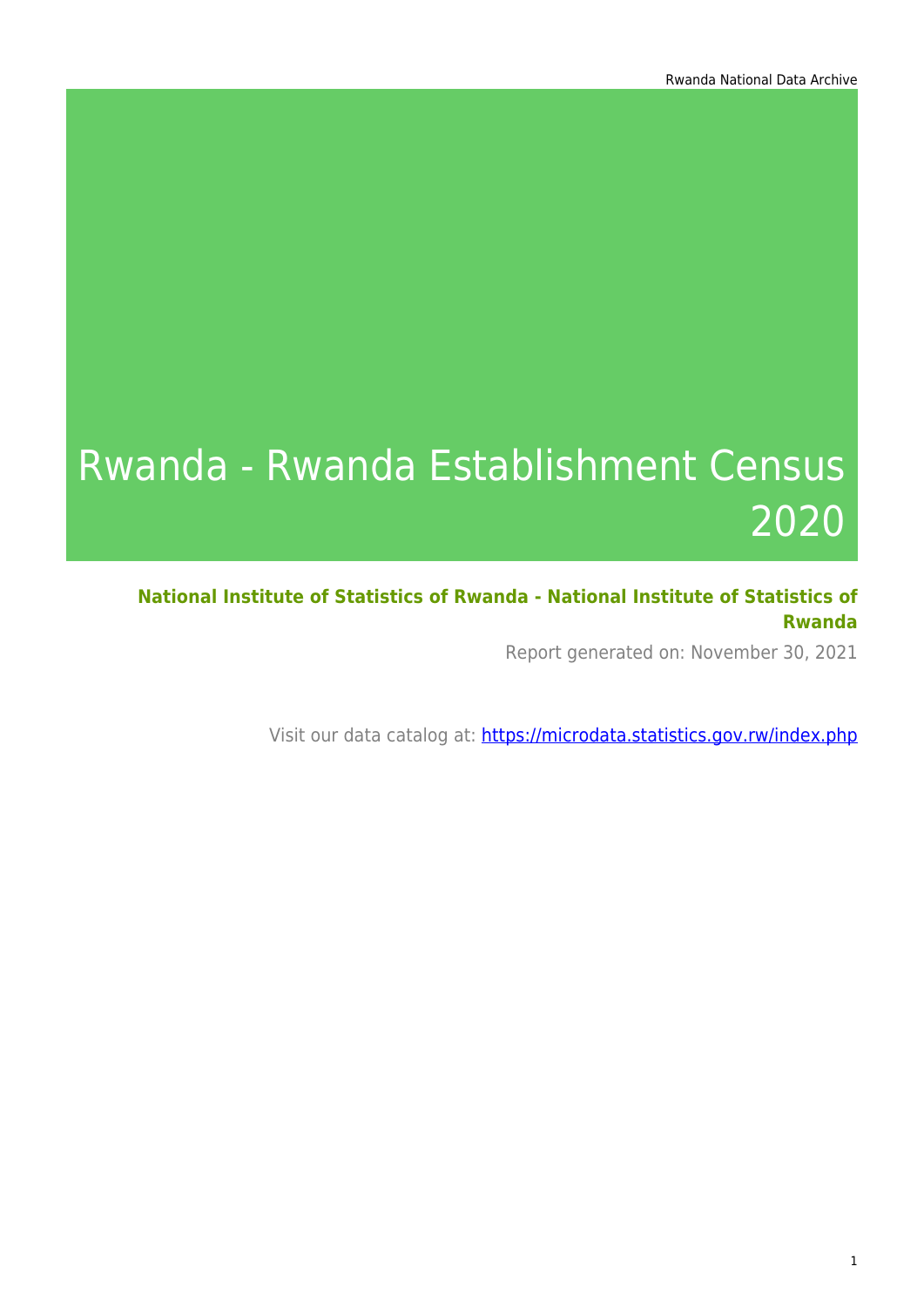### **Overview**

### **Identification**

ID NUMBER rwa-nisr-rec-2020-V0.1

### **Version**

VERSION DESCRIPTION Edited, anonymous dataset for public use

### **Overview**

#### ABSTRACT

The Establishment Census provides information on all economic activities by size of establishments in Rwanda. This information is used to classify establishments according to their size (micro, small, medium, and large) but also into formal and informal establishments. For each establishment census round, the methodology used for data collection and data analysis is quite similar; this helps in carrying out the comparative analysis of the information found in the latest and previous censuses.

The main objectives of this census are:

· To provide detailed information on the establishments' characteristics and their spatial distribution;

· To provide detailed information about the economic activity of all establishments operating in Rwanda;

· To update data of the enterprise database, the general sample frame of economic, administrative and public-service establishments for use in sample surveys.

The 2020 Establishment Census is designed to achieve the following specific objectives:

· To produce a comprehensive and updated data profile of all economic activities by establishments operating in Rwanda;

· To provide detailed tabulations about the establishments' characteristics, e.g, geographical location, number of employees,

registration status, legal status, ownership, sector of activity, manager or owner sex;

· To produce data necessary to classify establishments according to their size (micro, small, medium, and large);

· To lay out the data foundation needed to identify formal and informal economic sectors in Rwanda

UNITS OF ANALYSIS Institutions

### **Coverage**

GEOGRAPHIC COVERAGE National coverage

#### UNIVERSE

The study covered all establishments except governmental establishments that provide not-for-sale services.However, for employment component, all institutions were covered including 'not-for-sale services' goverment institutions. It is important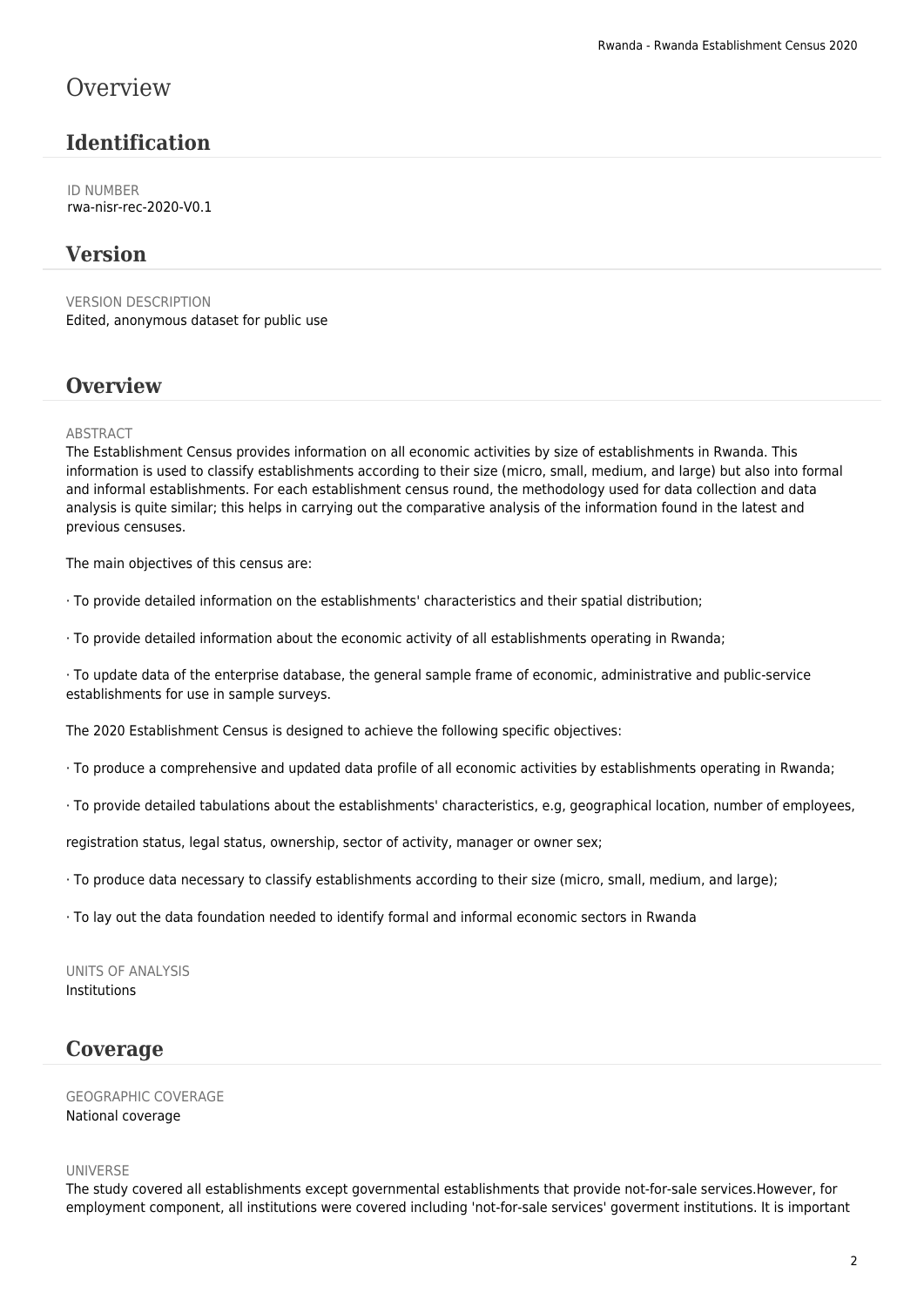to note that this census excludes diplomatic misisons operatiing in Rwanda.

### **Producers and Sponsors**

#### PRIMARY INVESTIGATOR(S)

| <b>Name</b>                                       | <b>Affiliation</b>                         |
|---------------------------------------------------|--------------------------------------------|
| <b>National Institute of Statistics of Rwanda</b> | National Institute of Statistics of Rwanda |

#### OTHER PRODUCER(S)

| <b>Name</b>                                | <b>Affiliation</b>                                                            | Role |  |
|--------------------------------------------|-------------------------------------------------------------------------------|------|--|
| National Institute of Statistics of Rwanda | Ministry of Finance and Economic Planning   Data collection and Data Analysis |      |  |

#### FUNDING

| <b>Name</b>          | Abbreviation | Role   |
|----------------------|--------------|--------|
| Government of Rwanda | GoR          | -under |

### **Metadata Production**

#### METADATA PRODUCED BY

| <b>Name</b>                         | Abbreviation Affiliation |                                  | Role                     |
|-------------------------------------|--------------------------|----------------------------------|--------------------------|
| National Institute of Statistics of | <b>NISR</b>              | Ministry of Finance and Economic | Data Collection and data |
| Rwanda                              |                          | Planning                         | analysis                 |

DDI DOCUMENT ID

rwa-nisr-rec-2020-V0.1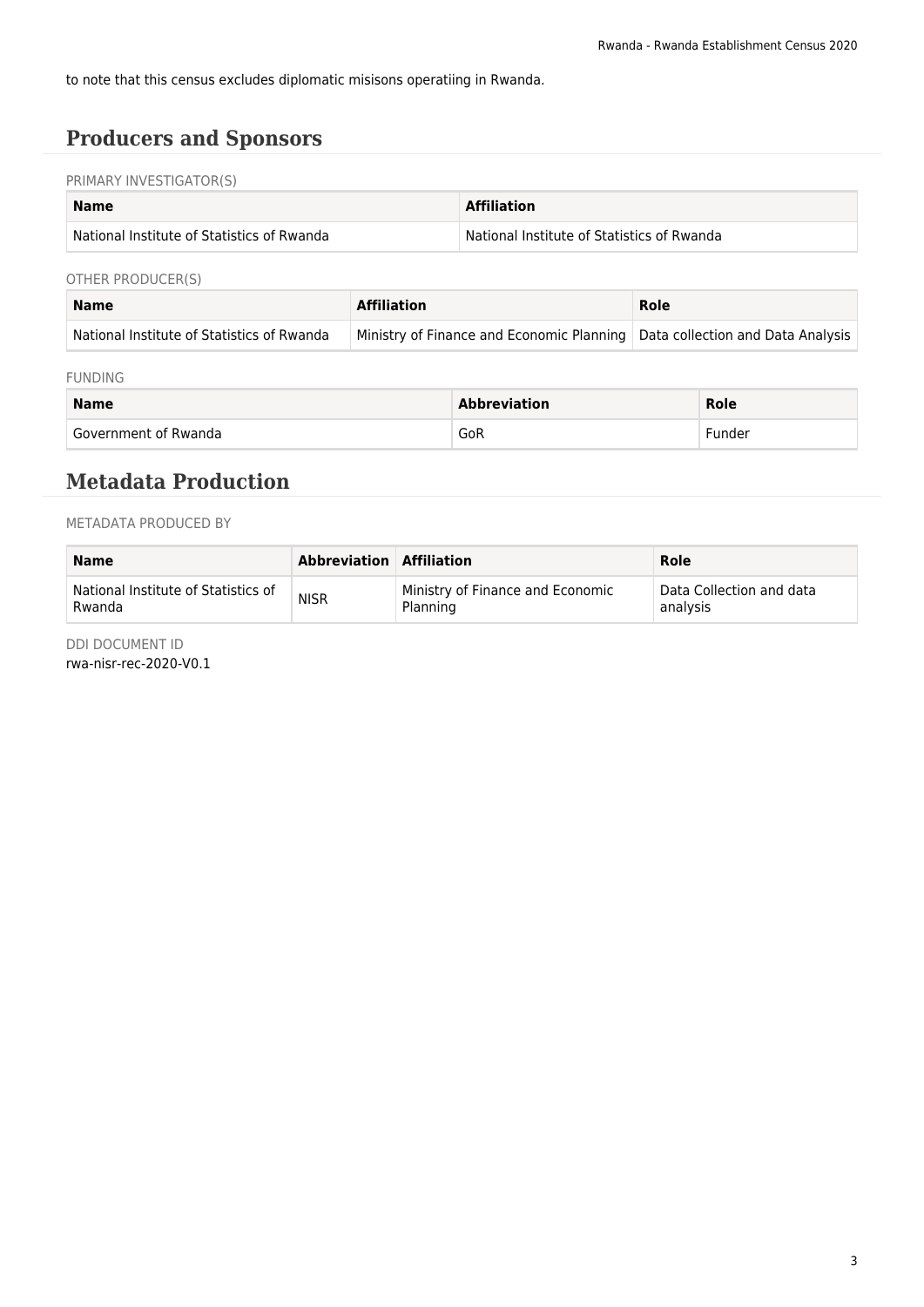# Sampling

### **Sampling Procedure**

The methodology used in the Establishment Census 2020 consists of a complete counting of every operating establishment that has a fixed location and that is involved in a specific

economic activity. The Establishment Census 2020 covered all 30 districts in Rwanda.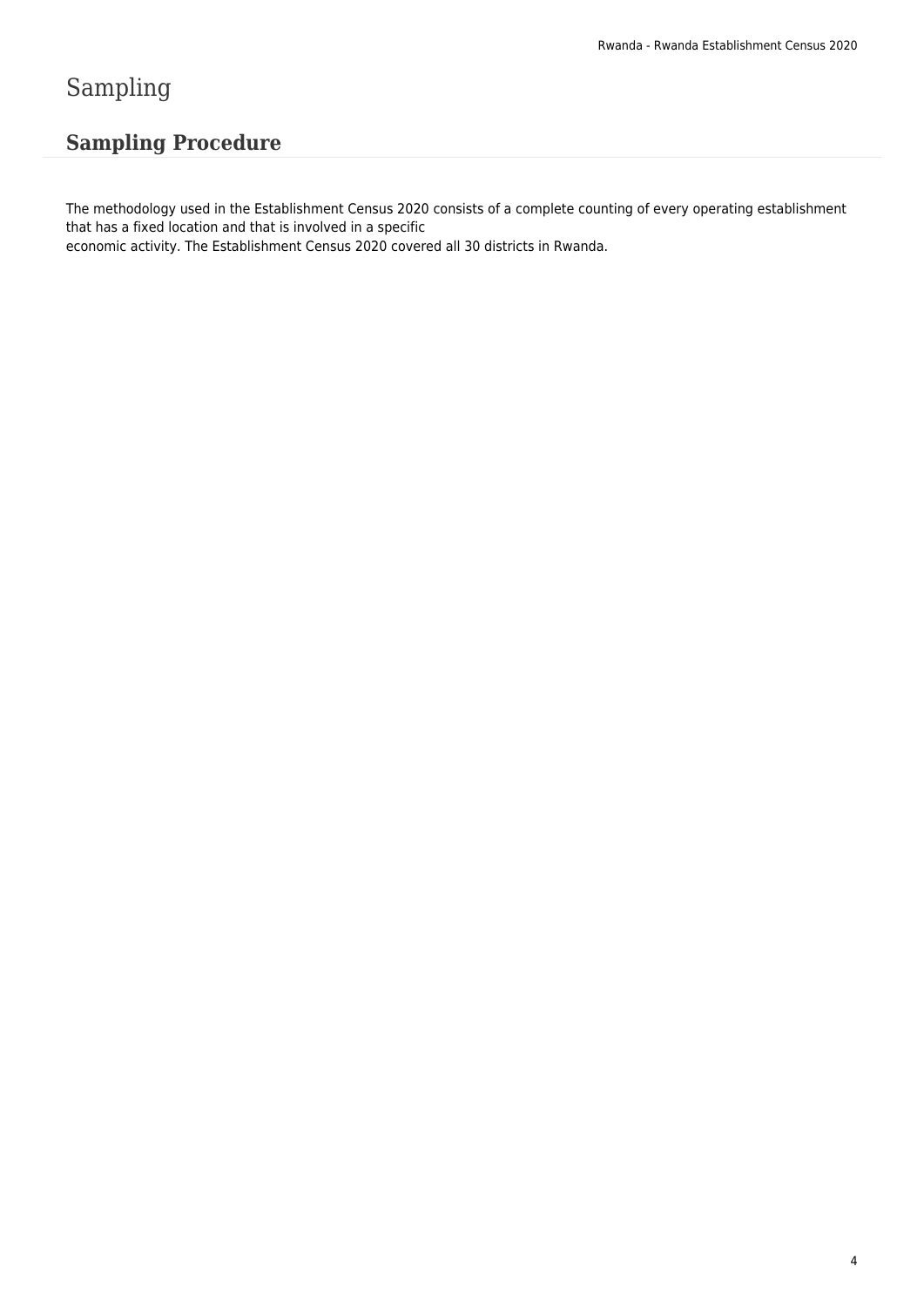# Questionnaires

No content available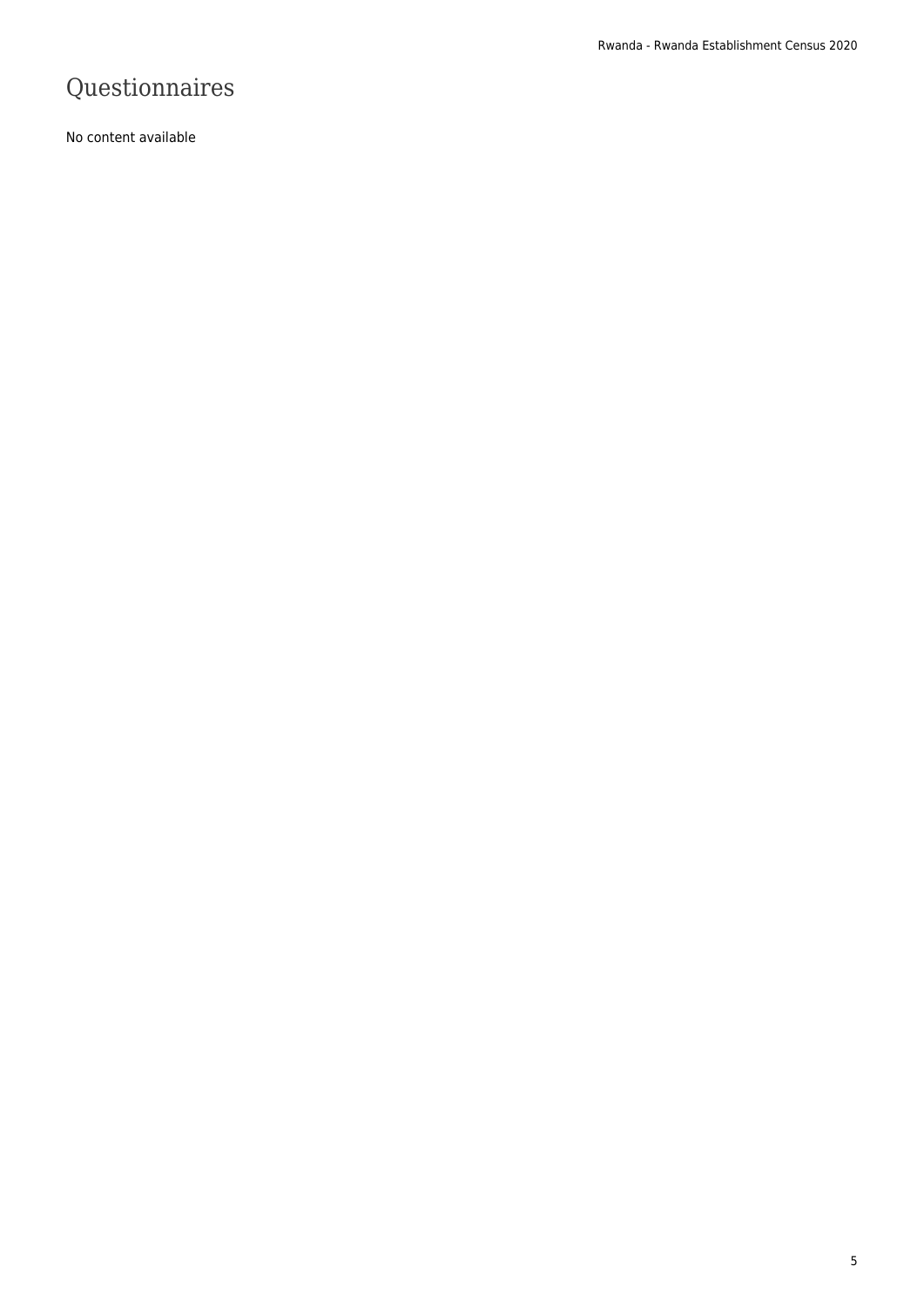# Data Collection

### **Data Collection Mode**

Face to face data collection The content of the questionnaire was broadly similar to that of the Establishment Census 2017. This allows to compare findings of 2020 to the ones of 2017 as well as 2014 and make trends analysis. The instructions manual was developed based on the updated questionnaire. Both the questionnaire and the instructions manual were in English and translated in Kinyarwanda to facilitate the interview. Electronic application was used for data collection during the Establishment Census 2020. Furthermore, data transmission was tested and executed using NISR's server by electronic devices (android smartphones and tablets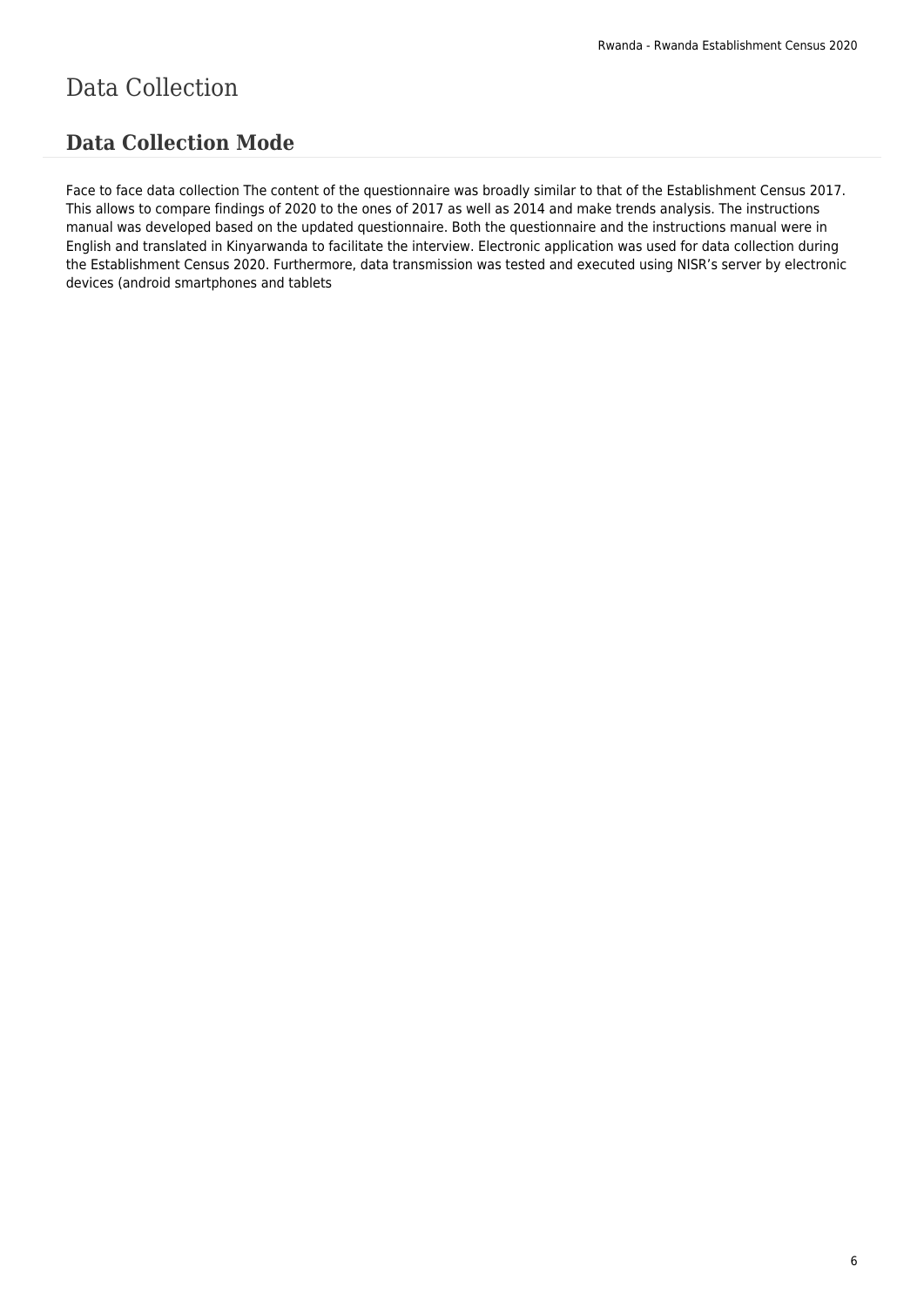# Data Processing

No content available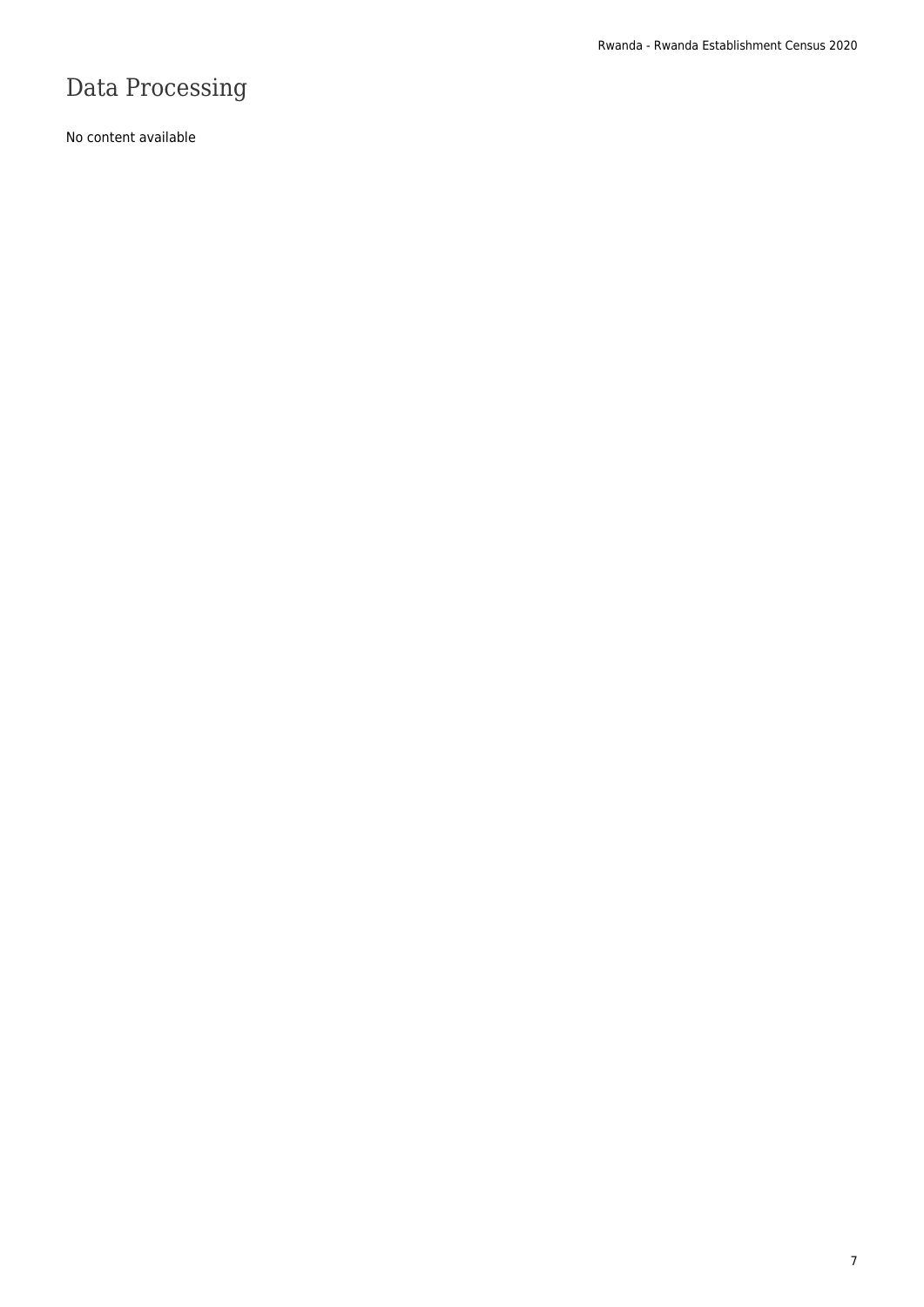# Data Appraisal

No content available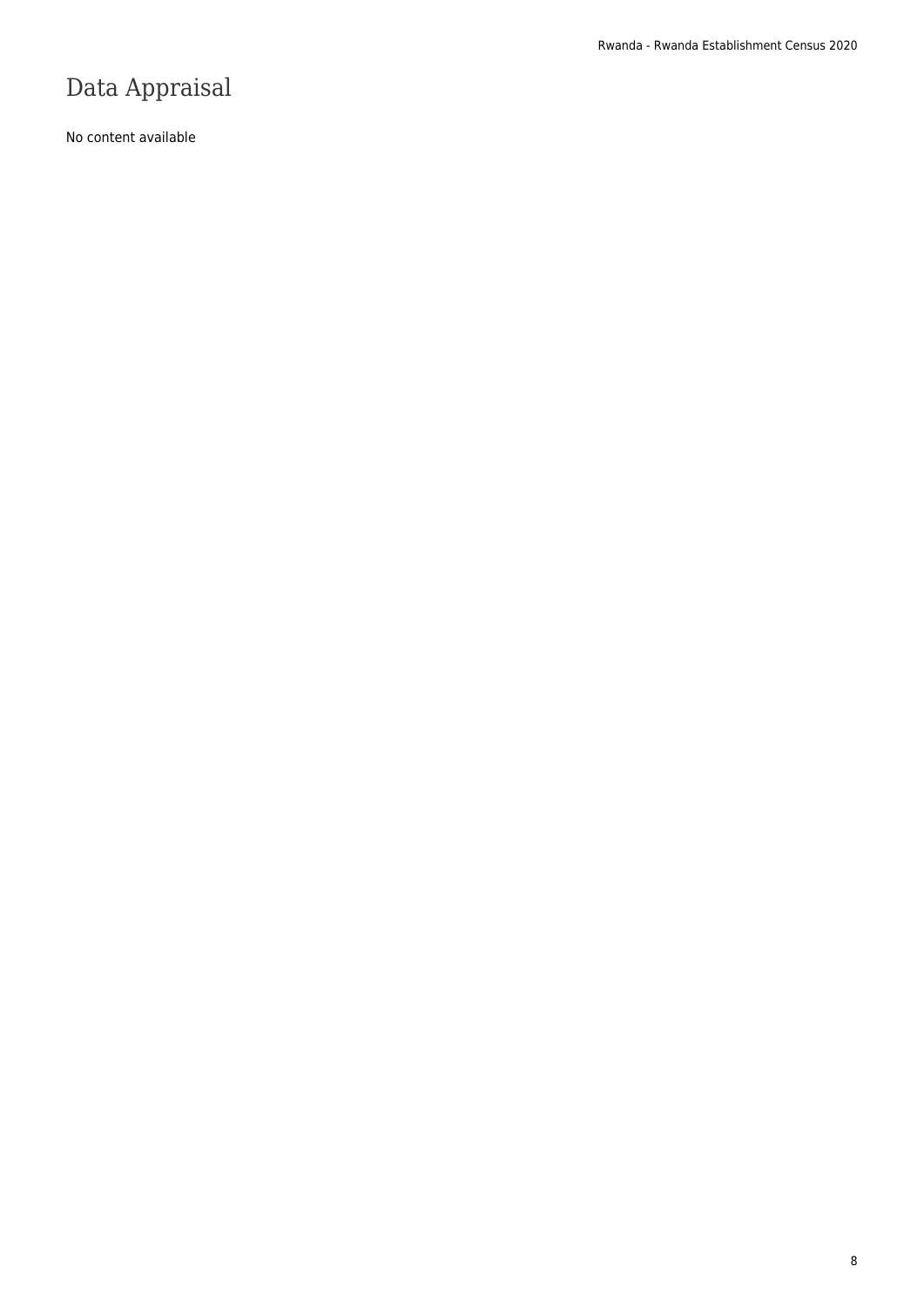# **File Description**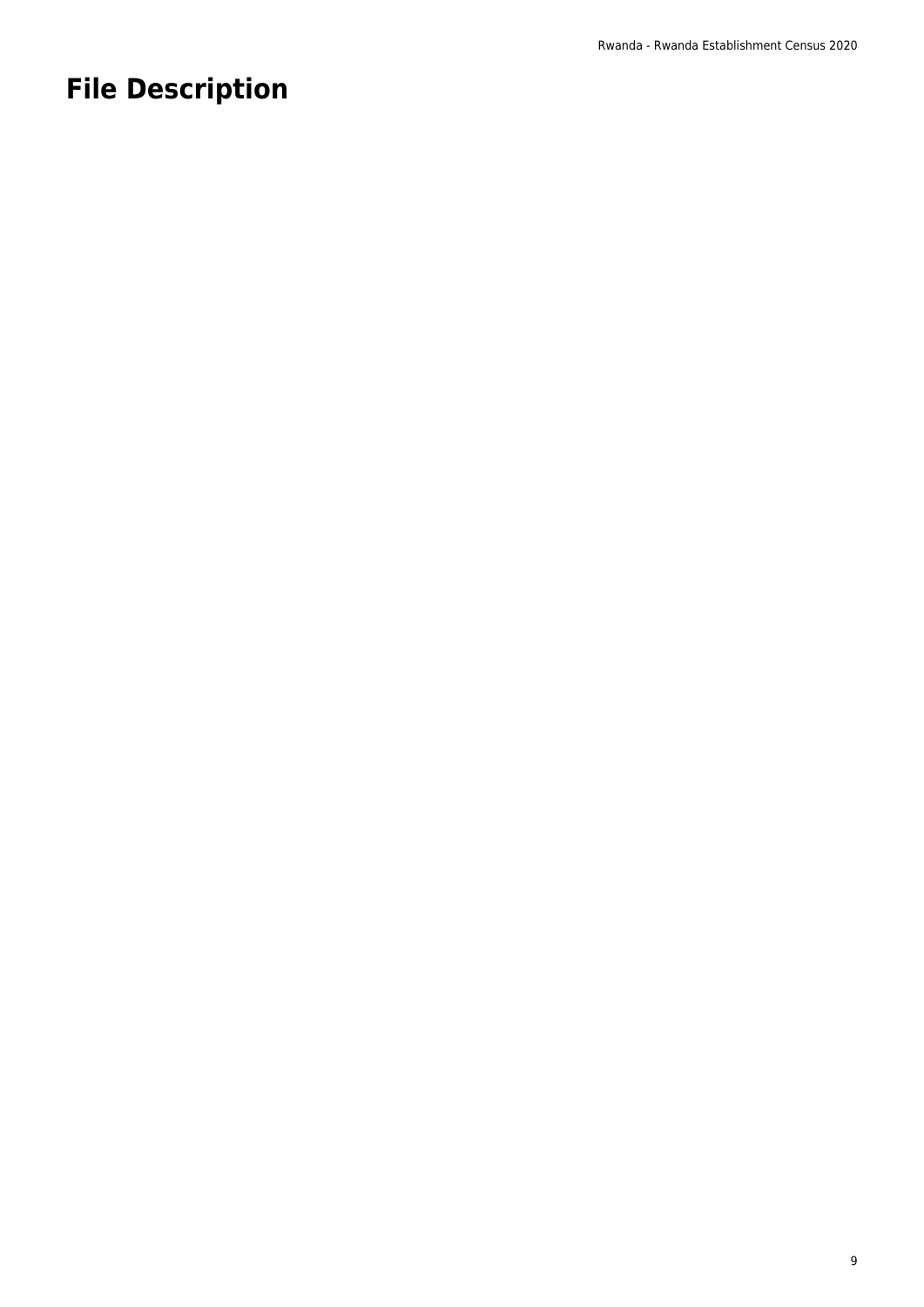# **Variable List**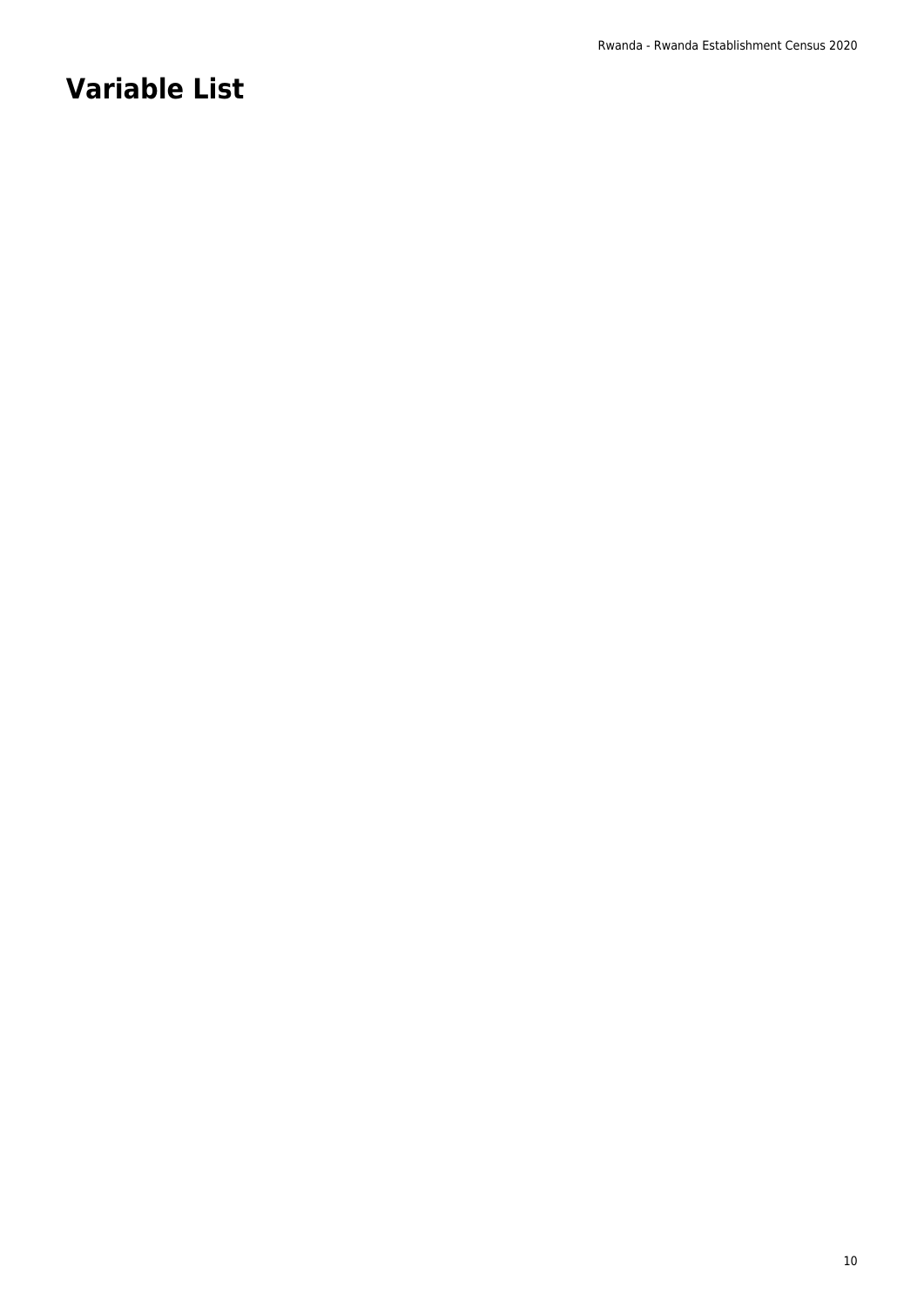# **Data-rwa-nisr-ec-2020\_stata**

| Content      |                   |
|--------------|-------------------|
| Cases        | 232283            |
| Variable(s)  | 70                |
| Structure    | Type:<br>Keys: () |
| Version      |                   |
| Producer     |                   |
| Missing Data |                   |

# **Variables**

| ID              | <b>Name</b>    | Label                                                                               | <b>Type</b> | <b>Format</b> | Question |
|-----------------|----------------|-------------------------------------------------------------------------------------|-------------|---------------|----------|
| V1              | $q1_2$         | Q1.2 District                                                                       | discrete    | numeric       |          |
| V <sub>2</sub>  | $q1_1$         | Q1.1 Province                                                                       | discrete    | numeric       |          |
| V3              | $q1_5_1$       | Q1.5 1 Village type                                                                 | discrete    | numeric       |          |
| V <sub>4</sub>  | q <sub>2</sub> | Q2. Working place                                                                   | discrete    | numeric       |          |
| V <sub>5</sub>  | q3             | Q3. Working status                                                                  | discrete    | numeric       |          |
| V <sub>6</sub>  | $q4$ $2$       | Q4.2 Manager sex                                                                    | discrete    | numeric       |          |
| V7              | $q4_3$         | Q4.3 Manager age                                                                    | contin      | numeric       |          |
| V8              | $q5_1$         | Q5.1 Month of starting operation in Rwanda                                          | discrete    | numeric       |          |
| V <sub>9</sub>  | q5 2           | Q5.2 Year of starting operation in Rwanda                                           | contin      | numeric       |          |
| V10             | q6_1           | ISIC_1_digit                                                                        | discrete    | numeric       |          |
| V11             | q7             | Q7 Institutional sector                                                             | discrete    | numeric       |          |
| V12             | q8             | Q8 Categories of mixed sector                                                       | discrete    | numeric       |          |
| V13             | q9             | Q9 Nationality of owner                                                             | discrete    | numeric       |          |
| V14             | q10            | Q10 Legal status                                                                    | discrete    | numeric       |          |
| V15             | q11            | Q11 Is the management of establishment completely<br>separated from the household m | discrete    | numeric       |          |
| V16             | q12            | Q12 Is the owner of the establishment its manager?                                  | discrete    | numeric       |          |
| V17             | q13            | Q13 Sex of the owner                                                                | discrete    | numeric       |          |
| V18             | q14            | Q14 Age of the owner                                                                | contin      | numeric       |          |
| V19             | $q15_1$        | Q15.1 Does the establishment maintain regular accounts?                             | discrete    | numeric       |          |
| V20             | q15_2          | Q15.2 Which of the following books is used                                          | discrete    | character     |          |
| V21             | q15_2a         | Q15 2A Ledgers                                                                      | discrete    | numeric       |          |
| V <sub>22</sub> | q15_2b         | Q15 2B Journals                                                                     | discrete    | numeric       |          |
| V <sub>23</sub> | q15_2c         | Q15 2C Balance sheet                                                                | discrete    | numeric       |          |
| V24             | q15_2d         | Q15 2D Income statement (Profit and loss account)                                   | discrete    | numeric       |          |
| V25             | q15 2e         | Q15 2E Invoice                                                                      | discrete    | numeric       |          |
| V26             | q16            | Q16 Establishment type                                                              | discrete    | numeric       |          |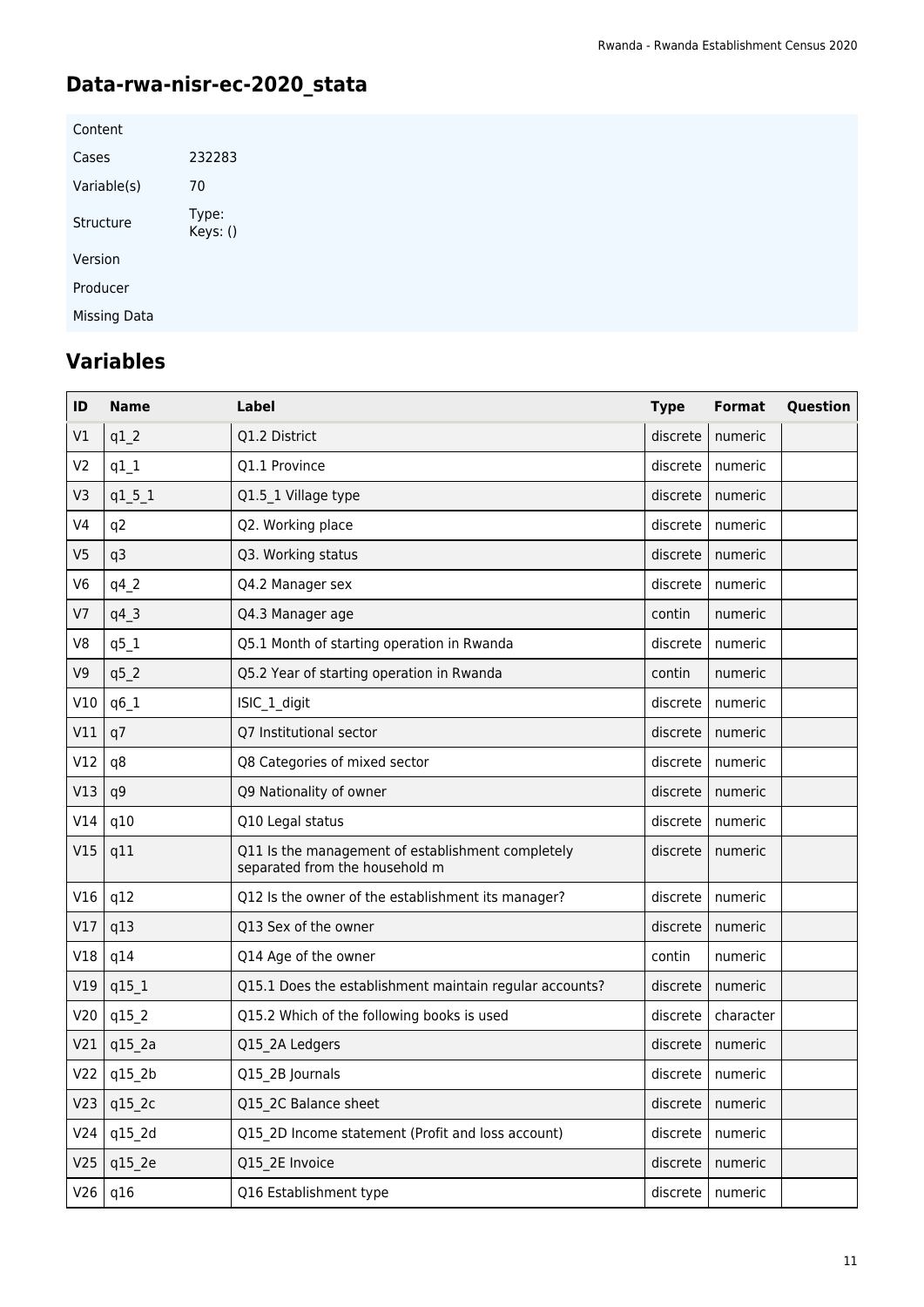| ID              | <b>Name</b> | <b>Label</b>                                                                        | <b>Type</b> | <b>Format</b>        | Question |
|-----------------|-------------|-------------------------------------------------------------------------------------|-------------|----------------------|----------|
| V <sub>27</sub> | q17 2       | Q17.2 Total number of branches in rwanda including the head<br>office               | contin      | numeric              |          |
| V <sub>28</sub> | q17 3       | Q17.3 Total number of working persons in all branches in<br>rwanda including the he | contin      | numeric              |          |
| V29             | q20         | Q20. Annual total turnover in 2019                                                  | discrete    | numeric              |          |
| V30             | q21         | Q21. Current employed capital                                                       | discrete    | numeric              |          |
| V31             | q22         | Q22. Is the establishment registered in any of the following<br>institutions?       | discrete    | character            |          |
| V32             | q22_other   | Q22. Specify other                                                                  | discrete    | character            |          |
| V33             | q22a        | Q22A Sector                                                                         | discrete    | numeric              |          |
| V34             | q22b        | Q22B District                                                                       | discrete    | numeric              |          |
| V35             | q22c        | Q22C Rwanda cooperative Agency (RCA) only Cooperative                               | discrete    | numeric              |          |
| V36             | q22d        | Q22D Private sector Federation (PSF)                                                | discrete    | numeric              |          |
| V37             | q22e        | Q22E Rwanda Governance Board (RGB) only NGO                                         | discrete    | numeric              |          |
| V38             | q22f        | Q22F Social Security Board (RSSB)                                                   | discrete    | numeric              |          |
| V39             | q22g        | Q22G Rwanda Development Board (RDB)                                                 | discrete    | numeric              |          |
| V40             | q22h        | Q22H Rwanda Revenue Authority (RRA)                                                 | discrete    | numeric              |          |
| V41             | q22i        | Q22I Directorate of Immigration and Emigration                                      | discrete    | numeric              |          |
| V42             | q22j        | Q22J Other                                                                          | discrete    | numeric              |          |
| V43             | q22z        | Q22Z No registration                                                                | discrete    | numeric              |          |
| V44             | q23 1       | Q23.1 Did you have any transaction of goods with a foreign<br>country during the la | discrete    | numeric              |          |
| V45             | q23 2       | Q23.2 Did you have any transaction of services with a foreign<br>country during the | discrete    | numeric              |          |
|                 | $V46$   q24 | Q24. What type of taxes do you pay?                                                 |             | discrete   character |          |
| V47             | q24a        | Q24A Value Added Tax (VAT)                                                          | discrete    | numeric              |          |
| V48             | q24b        | Q24B TPR/PAYE                                                                       | discrete    | numeric              |          |
| V49             | q24c        | Q24C Income tax                                                                     | discrete    | numeric              |          |
| V50             | q24d        | Q24D Excise duties tax                                                              | discrete    | numeric              |          |
| V51             | q24e        | Q24E Import duties tax                                                              | discrete    | numeric              |          |
| V <sub>52</sub> | q24f        | Q24F Trading license tax                                                            | discrete    | numeric              |          |
| V <sub>53</sub> | q24g        | Q24G Rental income tax                                                              | discrete    | numeric              |          |
| V54             | q24h        | Q24H Flat tax                                                                       | discrete    | numeric              |          |
| V <sub>55</sub> | q24z        | Q24Z No tax                                                                         | discrete    | numeric              |          |
| V56             | q25         | Q25. Do you have a tin number                                                       | discrete    | numeric              |          |
| V57             | Owner_sex   | Sex of owner                                                                        | discrete    | numeric              |          |
| V58             | Owner age   | Age of owner                                                                        | contin      | numeric              |          |
| V59             | F1          | Formal and Informal enterprises                                                     | discrete    | numeric              |          |
| V60             | start y     | Year of starting intervals                                                          | discrete    | numeric              |          |
| V61             | Male_worker | Enterprise male workers                                                             | contin      | numeric              |          |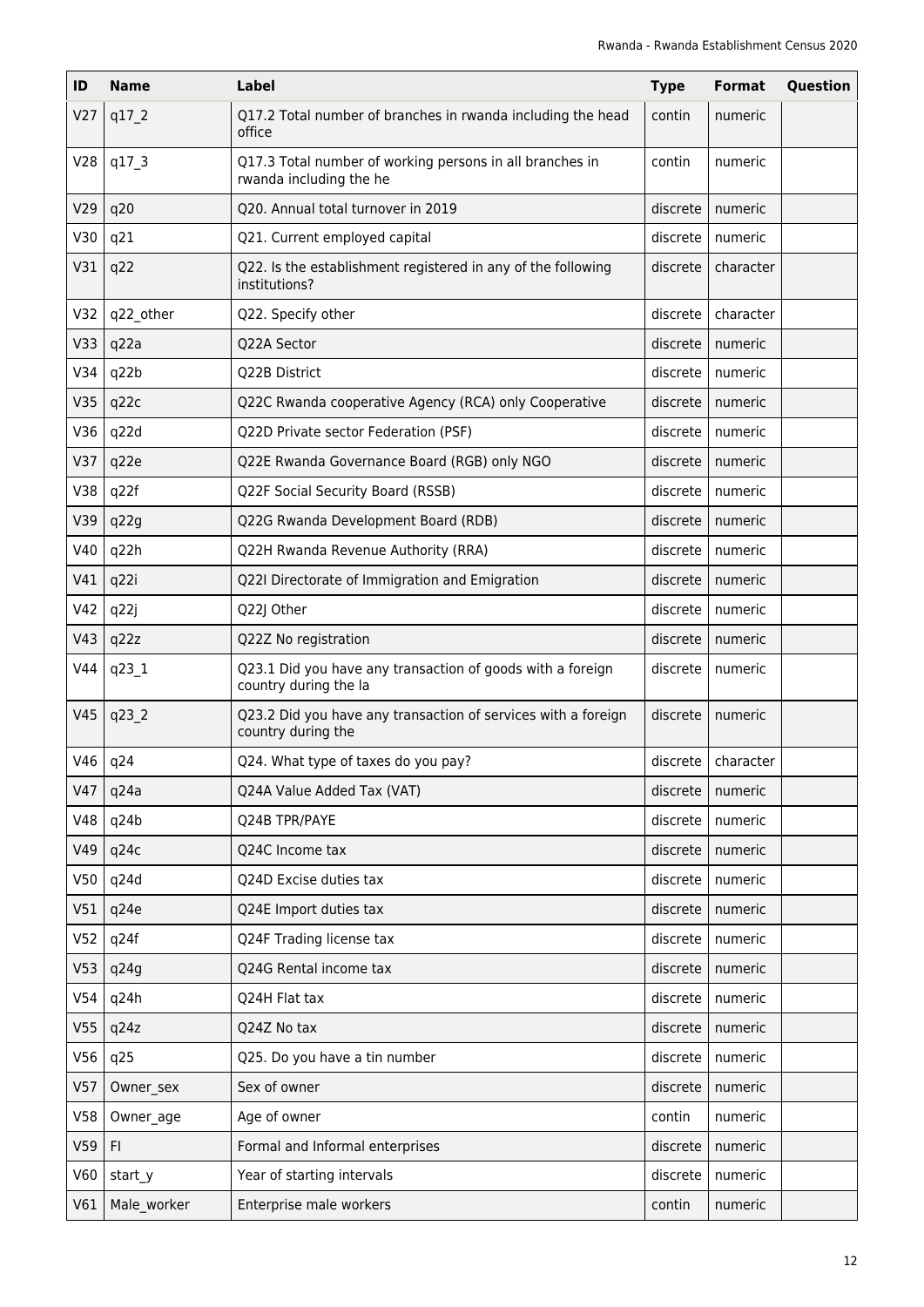| ID         | <b>Name</b>      | Label                                               | <b>Type</b> | <b>Format</b> | Question |
|------------|------------------|-----------------------------------------------------|-------------|---------------|----------|
| V62        | Female worker    | Enterprise female workers                           | contin      | numeric       |          |
| V63        | Total workers    | Enterprise total workers                            | contin      | numeric       |          |
| V64        | Foreign male     | Enterprise foreign male workers                     | contin      | numeric       |          |
| V65        | Rwandan workers  | Enterprise Rwandan workers                          | contin      | numeric       |          |
| V66        | Rwandan male     | Enterprise Rwandan male workers                     | contin      | numeric       |          |
| V67        | Foregner workers | Enterprise foreigner workers                        | contin      | numeric       |          |
| <b>V68</b> | Rwandan female   | Enterprise Rwandan female workers                   | contin      | numeric       |          |
| V69        | Foreign female   | Enterprise foreign female workers                   | contin      | numeric       |          |
| V70        | size2            | Size based on number of workers at enterprise level | discrete    | numeric       |          |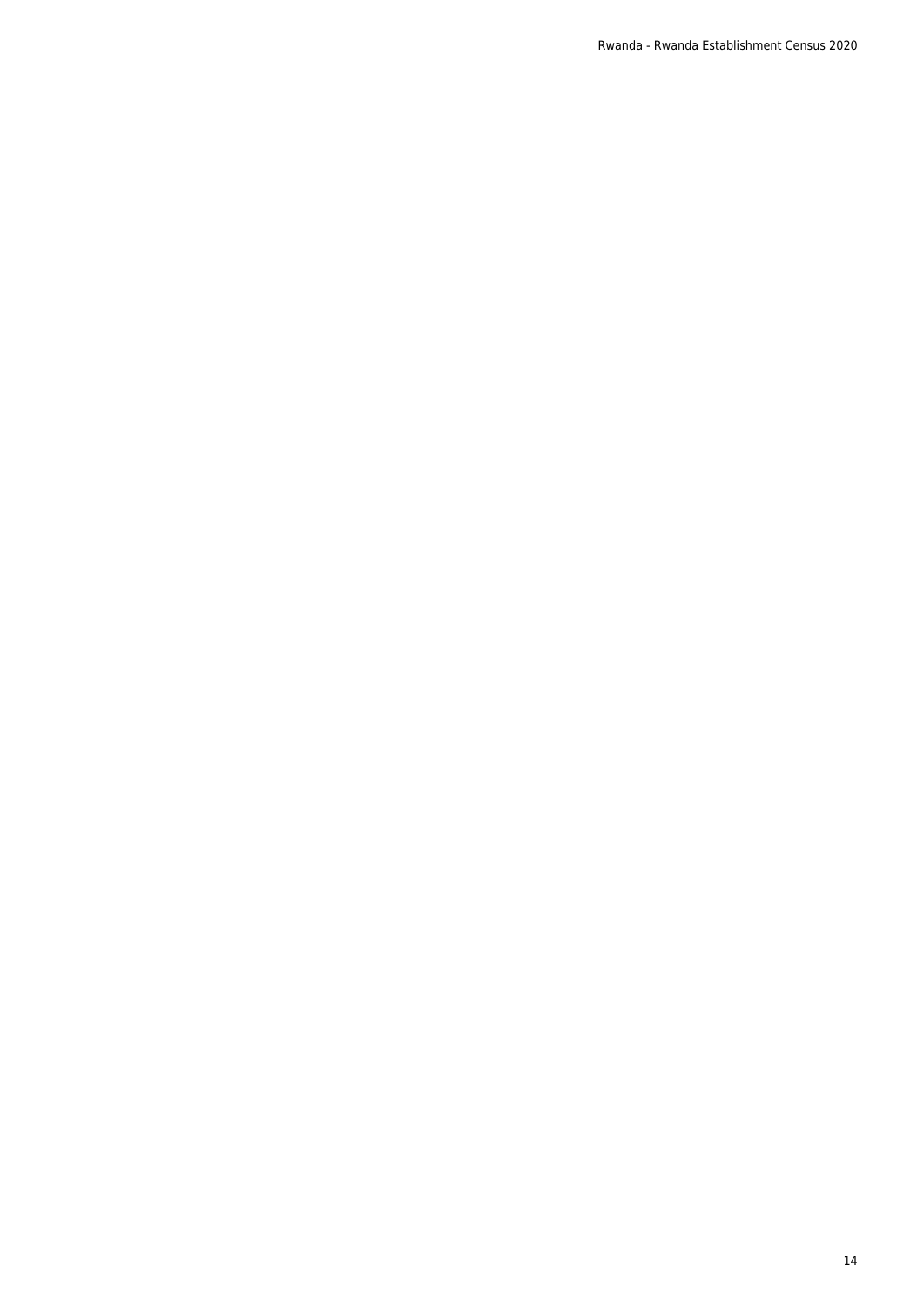# Q1.2 District (q1\_2) File: Data-rwa-nisr-ec-2020\_stata

#### **Overview**

Type: Discrete Format: numeric Width: 14 Decimals: 0 Range: 11-57

Valid cases: 232283 Invalid: 0

### Q1.1 Province (q1\_1) File: Data-rwa-nisr-ec-2020\_stata

#### **Overview**

Type: Discrete Format: numeric Width: 8 Decimals: 0 Range: 1-5

Valid cases: 232146 Invalid: 137

### Q1.5 1 Village type  $(q1_5_1)$ File: Data-rwa-nisr-ec-2020\_stata

#### **Overview**

Type: Discrete Format: numeric Width: 8 Decimals: 0 Range: 1-2

Valid cases: 232283 Invalid: 0

### Q2. Working place (q2) File: Data-rwa-nisr-ec-2020\_stata

#### **Overview**

Type: Discrete Format: numeric Width: 23 Decimals: 0 Range: 1-4

Valid cases: 232146 Invalid: 137

### Q3. Working status (q3) File: Data-rwa-nisr-ec-2020\_stata

#### **Overview**

Type: Discrete Format: numeric Width: 21 Decimals: 0 Range: 1-4

Valid cases: 232283 Invalid: 0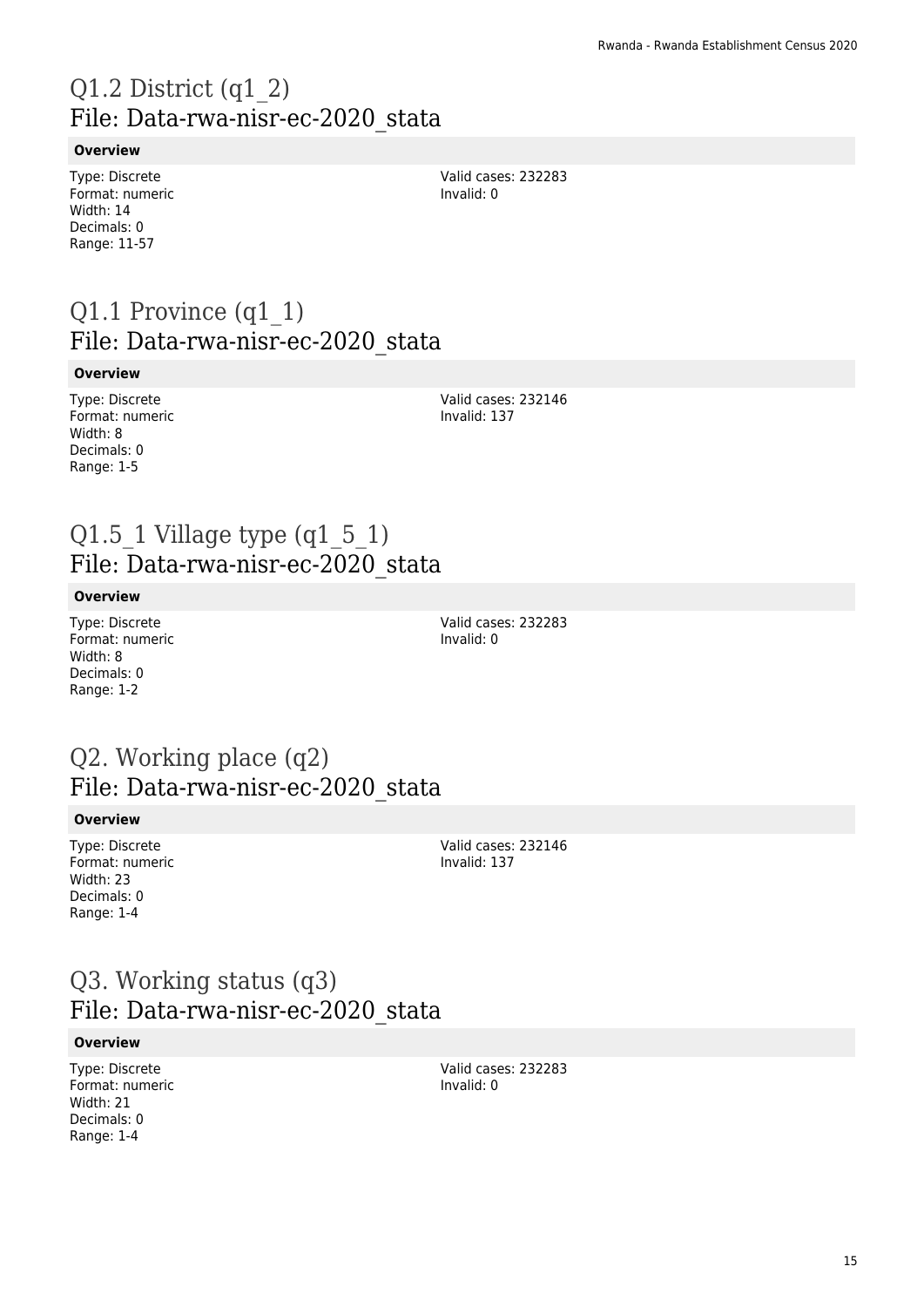# Q4.2 Manager sex (q4\_2) File: Data-rwa-nisr-ec-2020\_stata

#### **Overview**

Type: Discrete Format: numeric Width: 8 Decimals: 0 Range: 1-2

Valid cases: 232146 Invalid: 137

### Q4.3 Manager age (q4\_3) File: Data-rwa-nisr-ec-2020\_stata

#### **Overview**

Type: Continuous Format: numeric Width: 8 Decimals: 0 Range: 15-999

Valid cases: 232146 Invalid: 137 Minimum: 15 Maximum: 999 Mean: 36.2 Standard deviation: 14

### Q5.1 Month of starting operation in Rwanda (q5\_1) File: Data-rwa-nisr-ec-2020\_stata

#### **Overview**

Type: Discrete Format: numeric Width: 8 Decimals: 0 Range: 1-12

Valid cases: 232006 Invalid: 277

### Q5.2 Year of starting operation in Rwanda (q5\_2) File: Data-rwa-nisr-ec-2020\_stata

#### **Overview**

Type: Continuous Format: numeric Width: 8 Decimals: 0 Range: 1900-9999 Valid cases: 232146 Invalid: 137 Minimum: 1900 Maximum: 9999 Mean: 2028.7 Standard deviation: 314.2

### ISIC  $1$  digit (q6 $1$ ) File: Data-rwa-nisr-ec-2020\_stata

#### **Overview**

Type: Discrete Format: numeric Width: 122 Decimals: 0 Range: 1-21

Valid cases: 232283 Invalid: 0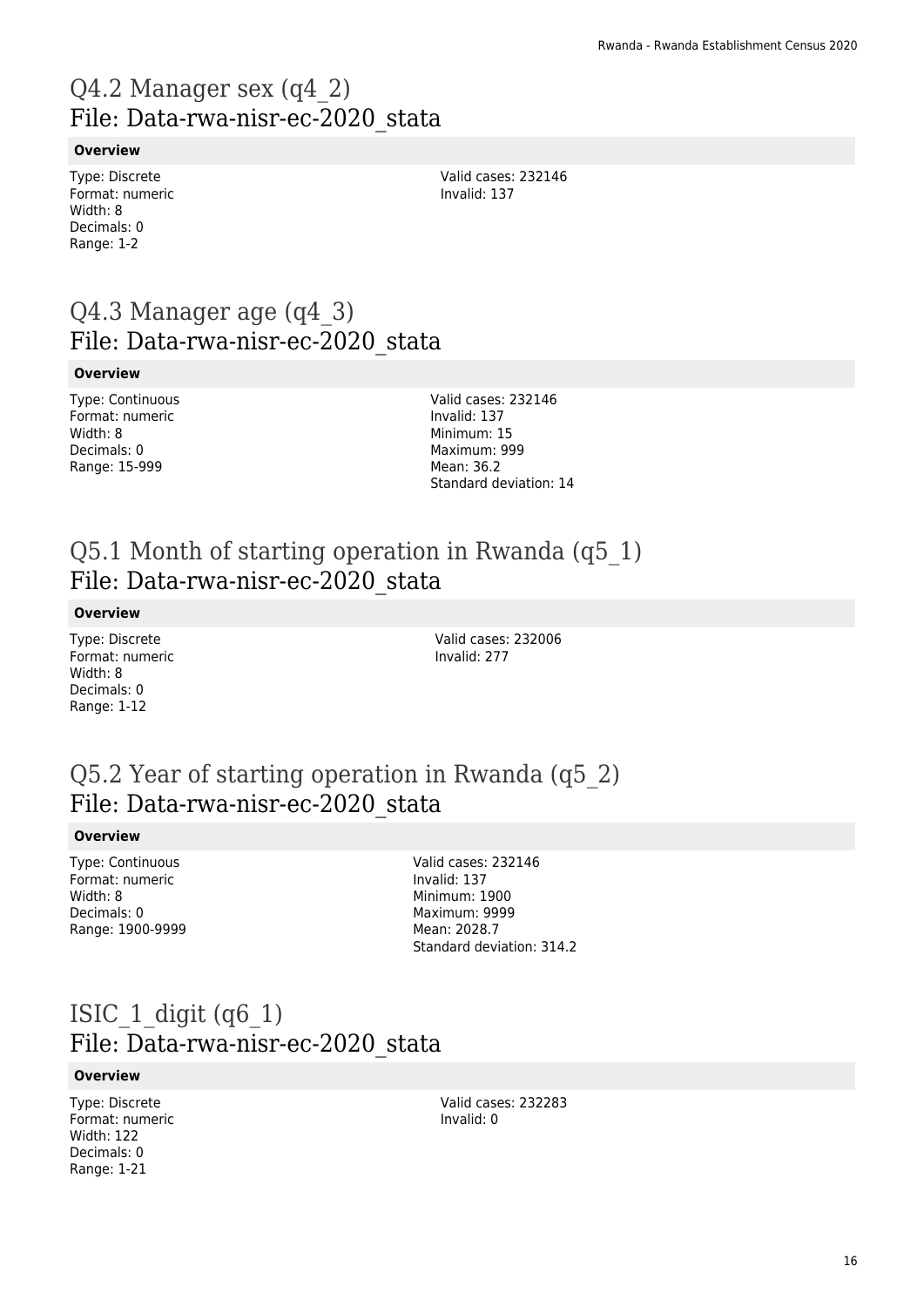# Q7 Institutional sector (q7) File: Data-rwa-nisr-ec-2020\_stata

#### **Overview**

Type: Discrete Format: numeric Width: 29 Decimals: 0 Range: 1-6

Valid cases: 232283 Invalid: 0

### Q8 Categories of mixed sector (q8) File: Data-rwa-nisr-ec-2020\_stata

#### **Overview**

Type: Discrete Format: numeric Width: 20 Decimals: 0 Range: 1-2

Valid cases: 4532 Invalid: 227751

### Q9 Nationality of owner (q9) File: Data-rwa-nisr-ec-2020\_stata

#### **Overview**

Type: Discrete Format: numeric Width: 45 Decimals: 0 Range: 1-8

Valid cases: 225189 Invalid: 7094

### Q10 Legal status (q10) File: Data-rwa-nisr-ec-2020\_stata

#### **Overview**

Type: Discrete Format: numeric Width: 37 Decimals: 0 Range: 1-6

Valid cases: 225859 Invalid: 6424

Q11 Is the management of establishment completely separated from the household m (q11) File: Data-rwa-nisr-ec-2020\_stata

#### **Overview**

Type: Discrete Format: numeric Width: 10 Decimals: 0 Range: 1-9

Valid cases: 206241 Invalid: 26042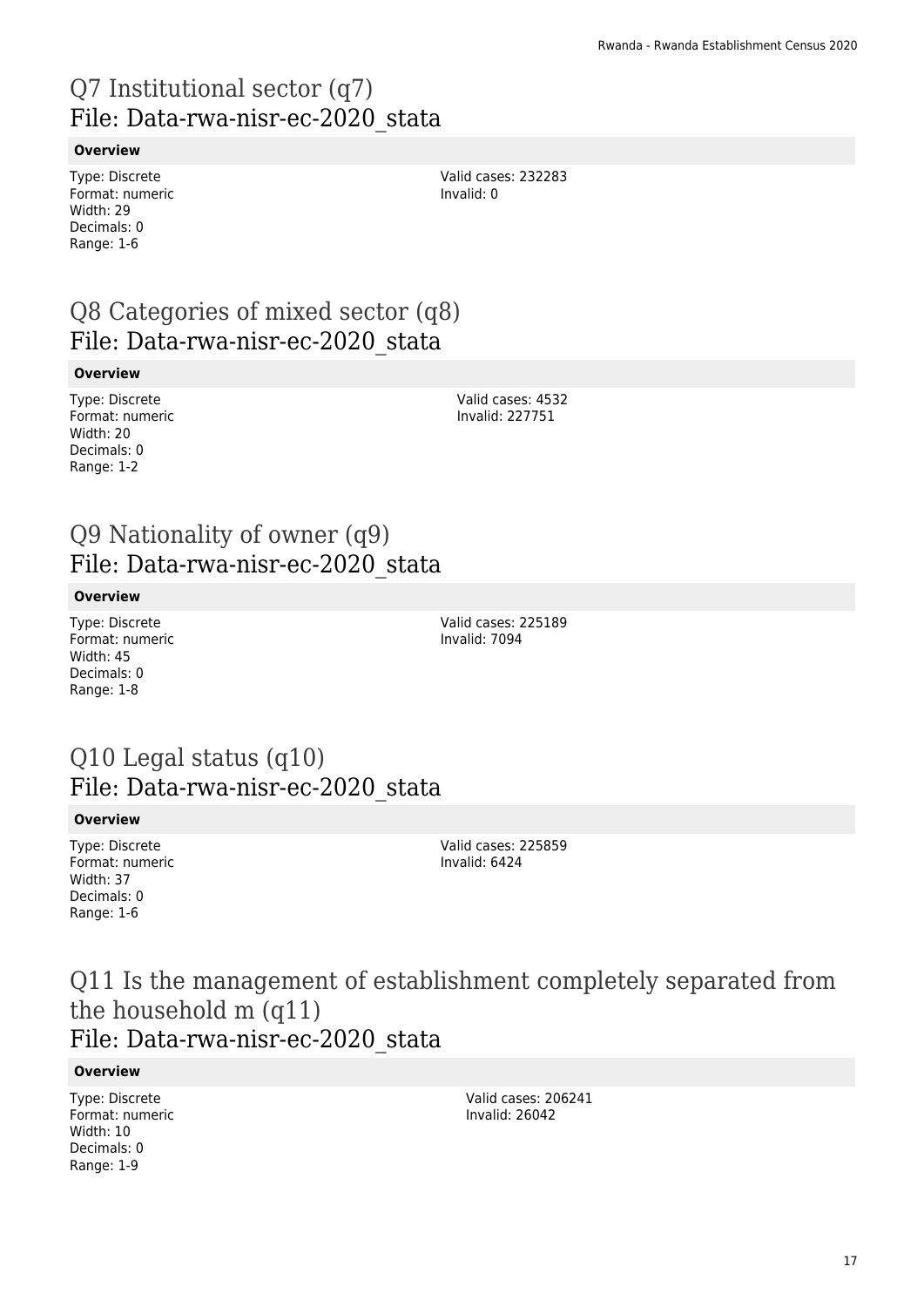### Q12 Is the owner of the establishment its manager? (q12) File: Data-rwa-nisr-ec-2020\_stata

#### **Overview**

Type: Discrete Format: numeric Width: 10 Decimals: 0 Range: 1-9

Valid cases: 206241 Invalid: 26042

### Q13 Sex of the owner (q13) File: Data-rwa-nisr-ec-2020\_stata

#### **Overview**

Type: Discrete Format: numeric Width: 10 Decimals: 0 Range: 1-9

Valid cases: 8151 Invalid: 224132

### Q14 Age of the owner (q14) File: Data-rwa-nisr-ec-2020\_stata

#### **Overview**

Type: Continuous Format: numeric Width: 8 Decimals: 0 Range: 15-999

Valid cases: 8151 Invalid: 224132 Minimum: 15 Maximum: 999 Mean: 207.1 Standard deviation: 365.6

### Q15.1 Does the establishment maintain regular accounts? (q15\_1) File: Data-rwa-nisr-ec-2020\_stata

#### **Overview**

Type: Discrete Format: numeric Width: 8 Decimals: 0 Range: 1-2

Valid cases: 232283 Invalid: 0

### Q15.2 Which of the following books is used (q15\_2) File: Data-rwa-nisr-ec-2020\_stata

#### **Overview**

Type: Discrete Format: character Width: 6

Valid cases: 26259 Invalid: 0

### Q15 $2A$  Ledgers (q15 $2a$ ) File: Data-rwa-nisr-ec-2020\_stata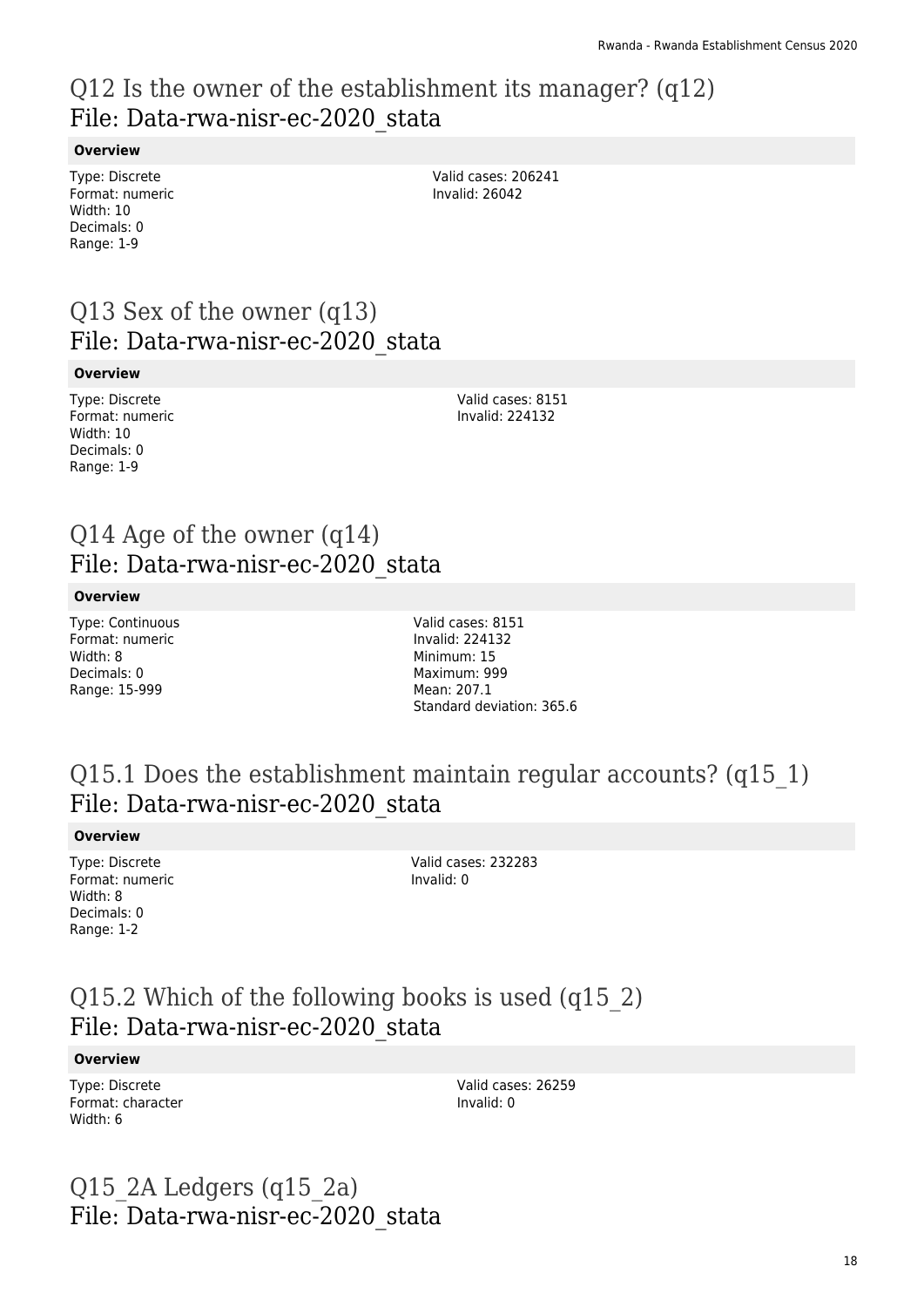# Q15\_2A Ledgers (q15\_2a) File: Data-rwa-nisr-ec-2020\_stata

#### **Overview**

Type: Discrete Format: numeric Width: 8 Decimals: 0 Range: 0-1

Valid cases: 26991 Invalid: 205292

### Q15 $2B$  Journals (q15 $2b$ ) File: Data-rwa-nisr-ec-2020\_stata

#### **Overview**

Type: Discrete Format: numeric Width: 8 Decimals: 0 Range: 0-1

Valid cases: 26991 Invalid: 205292

### Q15 2C Balance sheet (q15 2c) File: Data-rwa-nisr-ec-2020\_stata

#### **Overview**

Type: Discrete Format: numeric Width: 8 Decimals: 0 Range: 0-1

Valid cases: 26991 Invalid: 205292

### Q15<sup>2D</sup> Income statement (Profit and loss account) (q15<sup>2d)</sup> File: Data-rwa-nisr-ec-2020\_stata

#### **Overview**

Type: Discrete Format: numeric Width: 8 Decimals: 0 Range: 0-1

Valid cases: 26991 Invalid: 205292

### Q15 2E Invoice (q15 2e) File: Data-rwa-nisr-ec-2020\_stata

#### **Overview**

Type: Discrete Format: numeric Width: 8 Decimals: 0 Range: 0-1

Valid cases: 26991 Invalid: 205292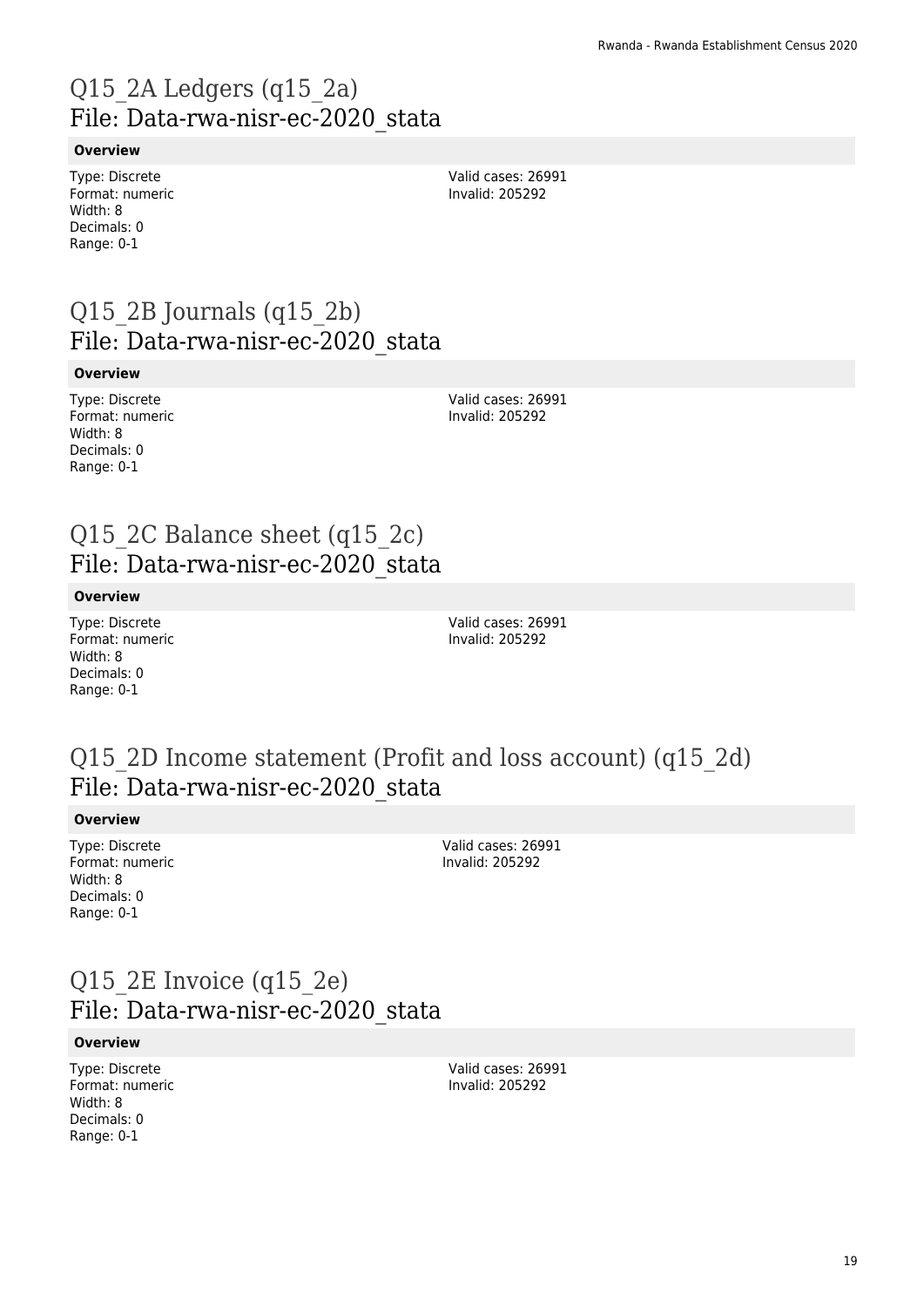# Q16 Establishment type (q16) File: Data-rwa-nisr-ec-2020\_stata

#### **Overview**

Type: Discrete Format: numeric Width: 28 Decimals: 0 Range: 1-4

Valid cases: 232283 Invalid: 0

### Q17.2 Total number of branches in rwanda including the head office (q17\_2) File: Data-rwa-nisr-ec-2020\_stata

#### **Overview**

Type: Continuous Format: numeric Width: 12 Decimals: 0 Range: 2-666

Valid cases: 1608 Invalid: 230675 Minimum: 2 Maximum: 666 Mean: 6.3 Standard deviation: 23.8

### Q17.3 Total number of working persons in all branches in rwanda including the he (q17\_3) File: Data-rwa-nisr-ec-2020\_stata

#### **Overview**

Type: Continuous Format: numeric Width: 12 Decimals: 0 Range: 1-20000

Valid cases: 1745 Invalid: 230538 Minimum: 1 Maximum: 20000 Mean: 72 Standard deviation: 524.7

### Q20. Annual total turnover in 2019 (q20) File: Data-rwa-nisr-ec-2020\_stata

#### **Overview**

Type: Discrete Format: numeric Width: 26 Decimals: 0 Range: 1-5

Valid cases: 124786 Invalid: 107497

# Q21. Current employed capital (q21) File: Data-rwa-nisr-ec-2020\_stata

#### **Overview**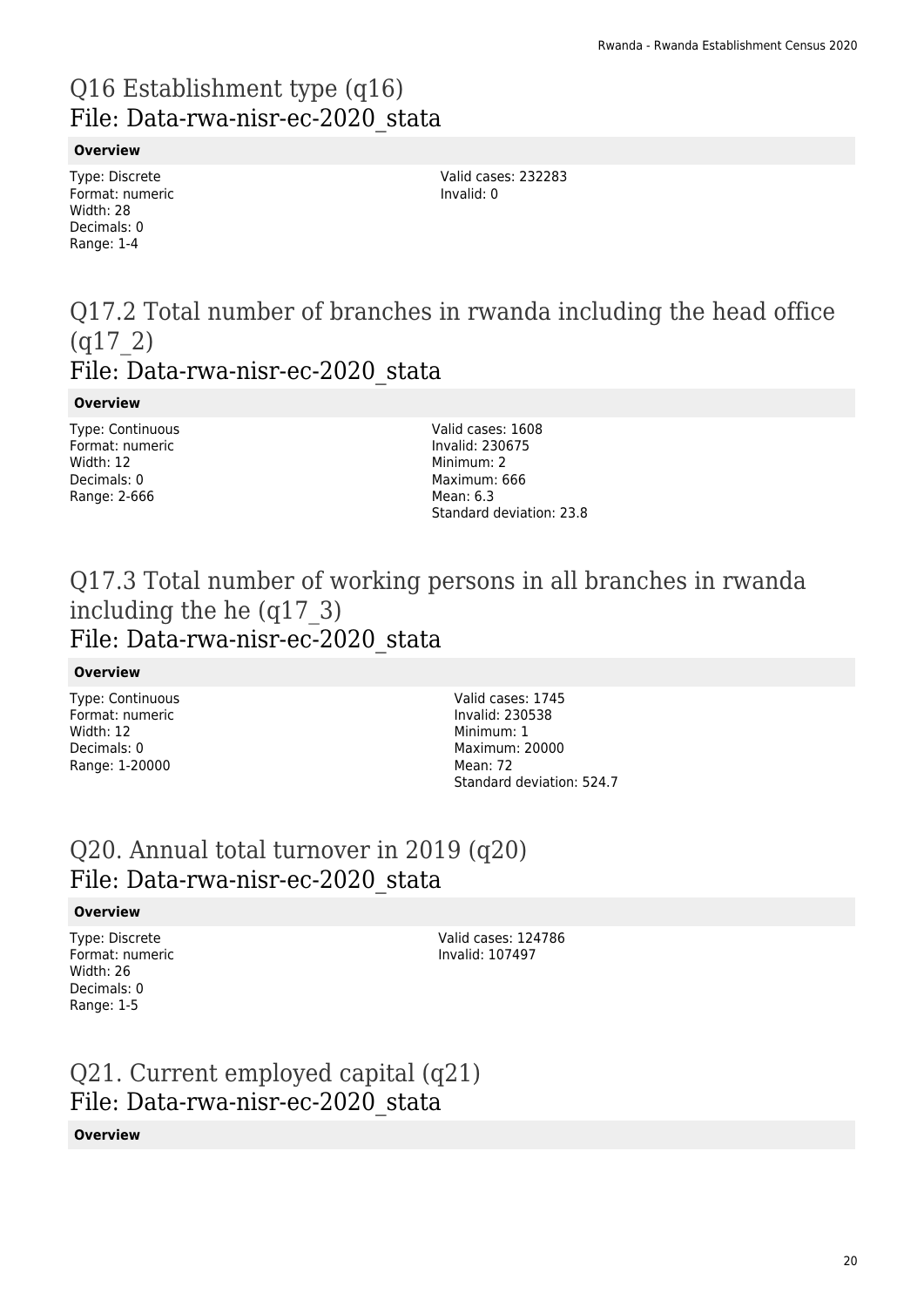### Q21. Current employed capital (q21) File: Data-rwa-nisr-ec-2020\_stata

Type: Discrete Format: numeric Width: 26 Decimals: 0 Range: 1-4

Valid cases: 221402 Invalid: 10881

### Q22. Is the establishment registered in any of the following institutions? (q22) File: Data-rwa-nisr-ec-2020\_stata

#### **Overview**

Type: Discrete Format: character Width: 10

Valid cases: 230075 Invalid: 0

### Q22. Specify other (q22\_other) File: Data-rwa-nisr-ec-2020\_stata

#### **Overview**

Type: Discrete Format: character Width: 50

### Q22A Sector (q22a) File: Data-rwa-nisr-ec-2020\_stata

#### **Overview**

Type: Discrete Format: numeric Width: 8 Decimals: 0 Range: 0-1

Valid cases: 229926 Invalid: 2357

### Q22B District (q22b) File: Data-rwa-nisr-ec-2020\_stata

#### **Overview**

Type: Discrete Format: numeric Width: 8 Decimals: 0 Range: 0-1

Valid cases: 229926 Invalid: 2357

Q22C Rwanda cooperative Agency (RCA) only Cooperative (q22c) File: Data-rwa-nisr-ec-2020\_stata

#### **Overview**

#### 21

Valid cases: 785 Invalid: 0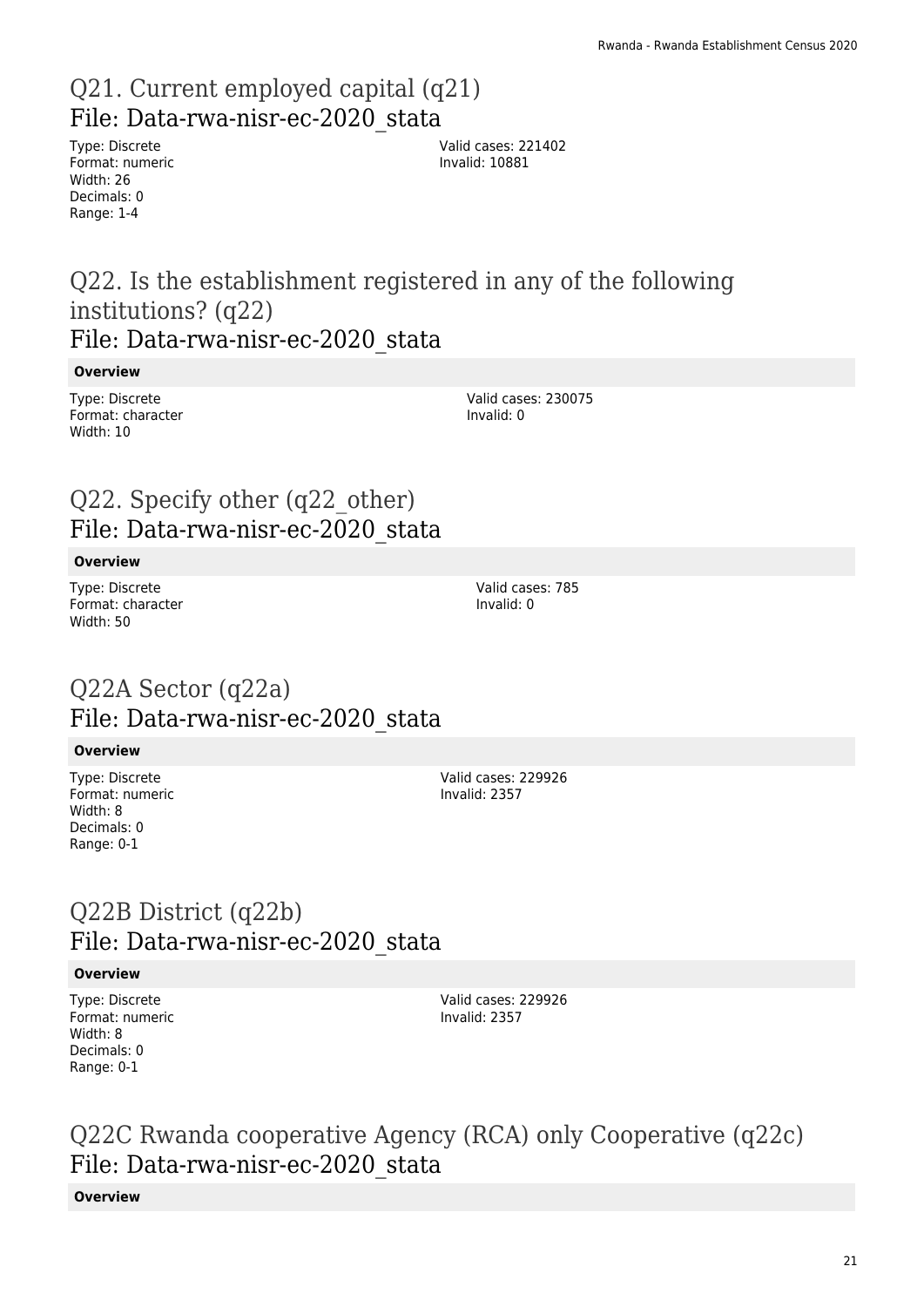### Q22C Rwanda cooperative Agency (RCA) only Cooperative (q22c) File: Data-rwa-nisr-ec-2020\_stata

Type: Discrete Format: numeric Width: 8 Decimals: 0 Range: 0-1

Valid cases: 229926 Invalid: 2357

### Q22D Private sector Federation (PSF) (q22d) File: Data-rwa-nisr-ec-2020\_stata

#### **Overview**

Type: Discrete Format: numeric Width: 8 Decimals: 0 Range: 0-1

Valid cases: 229926 Invalid: 2357

### Q22E Rwanda Governance Board (RGB) only NGO (q22e) File: Data-rwa-nisr-ec-2020\_stata

#### **Overview**

Type: Discrete Format: numeric Width: 8 Decimals: 0 Range: 0-1

Valid cases: 229926 Invalid: 2357

### Q22F Social Security Board (RSSB) (q22f) File: Data-rwa-nisr-ec-2020\_stata

#### **Overview**

Type: Discrete Format: numeric Width: 8 Decimals: 0 Range: 0-1

Valid cases: 232143 Invalid: 140

### Q22G Rwanda Development Board (RDB) (q22g) File: Data-rwa-nisr-ec-2020\_stata

#### **Overview**

Type: Discrete Format: numeric Width: 8 Decimals: 0 Range: 0-1

Valid cases: 232143 Invalid: 140

Q22H Rwanda Revenue Authority (RRA) (q22h) File: Data-rwa-nisr-ec-2020\_stata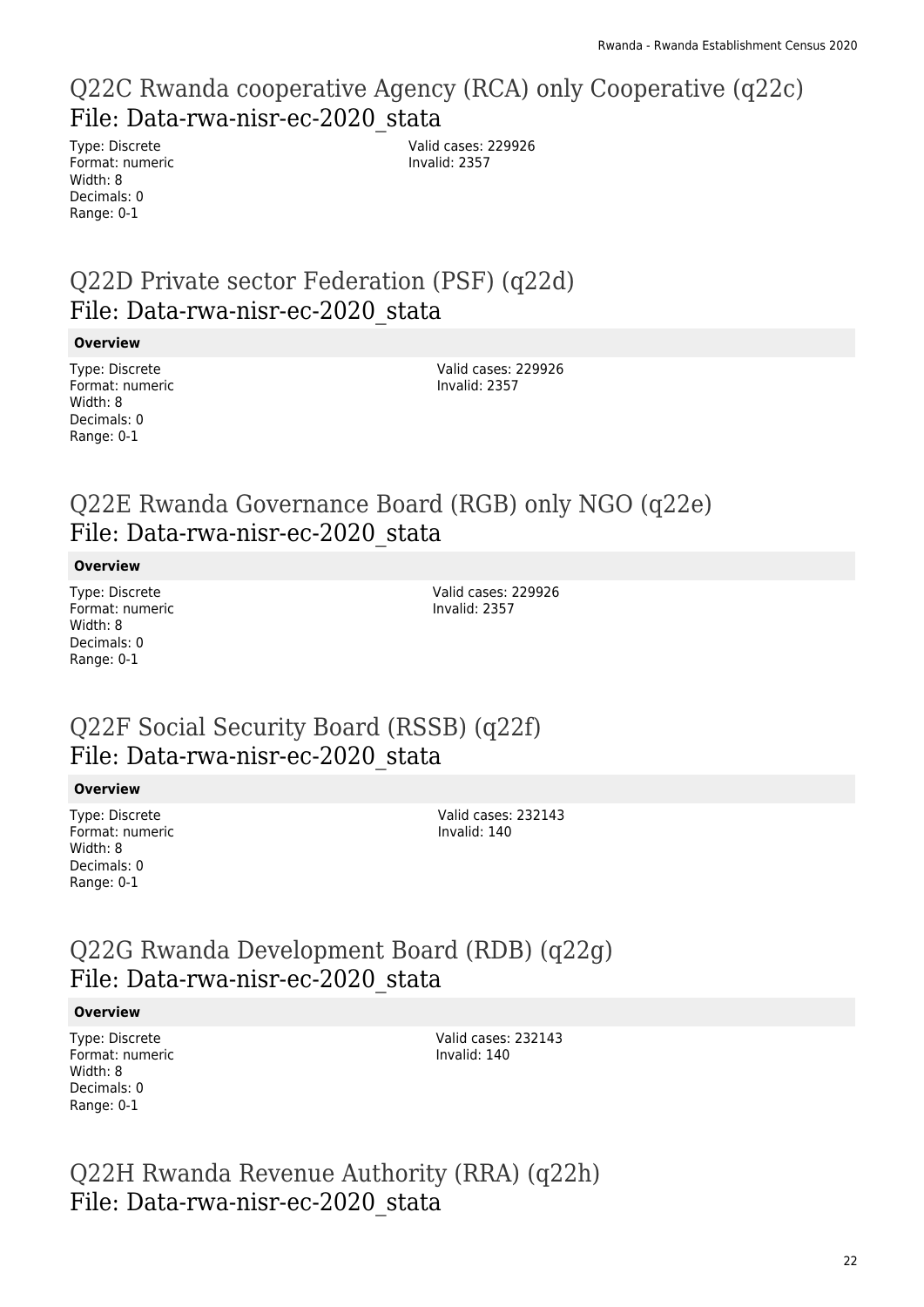### Q22H Rwanda Revenue Authority (RRA) (q22h) File: Data-rwa-nisr-ec-2020\_stata

**Overview**

Type: Discrete Format: numeric Width: 8 Decimals: 0 Range: 0-1

Valid cases: 232146 Invalid: 137

### Q22I Directorate of Immigration and Emigration (q22i) File: Data-rwa-nisr-ec-2020\_stata

#### **Overview**

Type: Discrete Format: numeric Width: 8 Decimals: 0 Range: 0-1

Valid cases: 229926 Invalid: 2357

### Q22J Other (q22j) File: Data-rwa-nisr-ec-2020\_stata

#### **Overview**

Type: Discrete Format: numeric Width: 8 Decimals: 0 Range: 0-1

Valid cases: 229926 Invalid: 2357

### Q22Z No registration (q22z) File: Data-rwa-nisr-ec-2020\_stata

#### **Overview**

Type: Discrete Format: numeric Width: 8 Decimals: 0 Range: 0-1

Valid cases: 229926 Invalid: 2357

### Q23.1 Did you have any transaction of goods with a foreign country during the la (q23\_1) File: Data-rwa-nisr-ec-2020\_stata

#### **Overview**

Type: Discrete Format: numeric Width: 25 Decimals: 0 Range: 1-4

Valid cases: 232146 Invalid: 137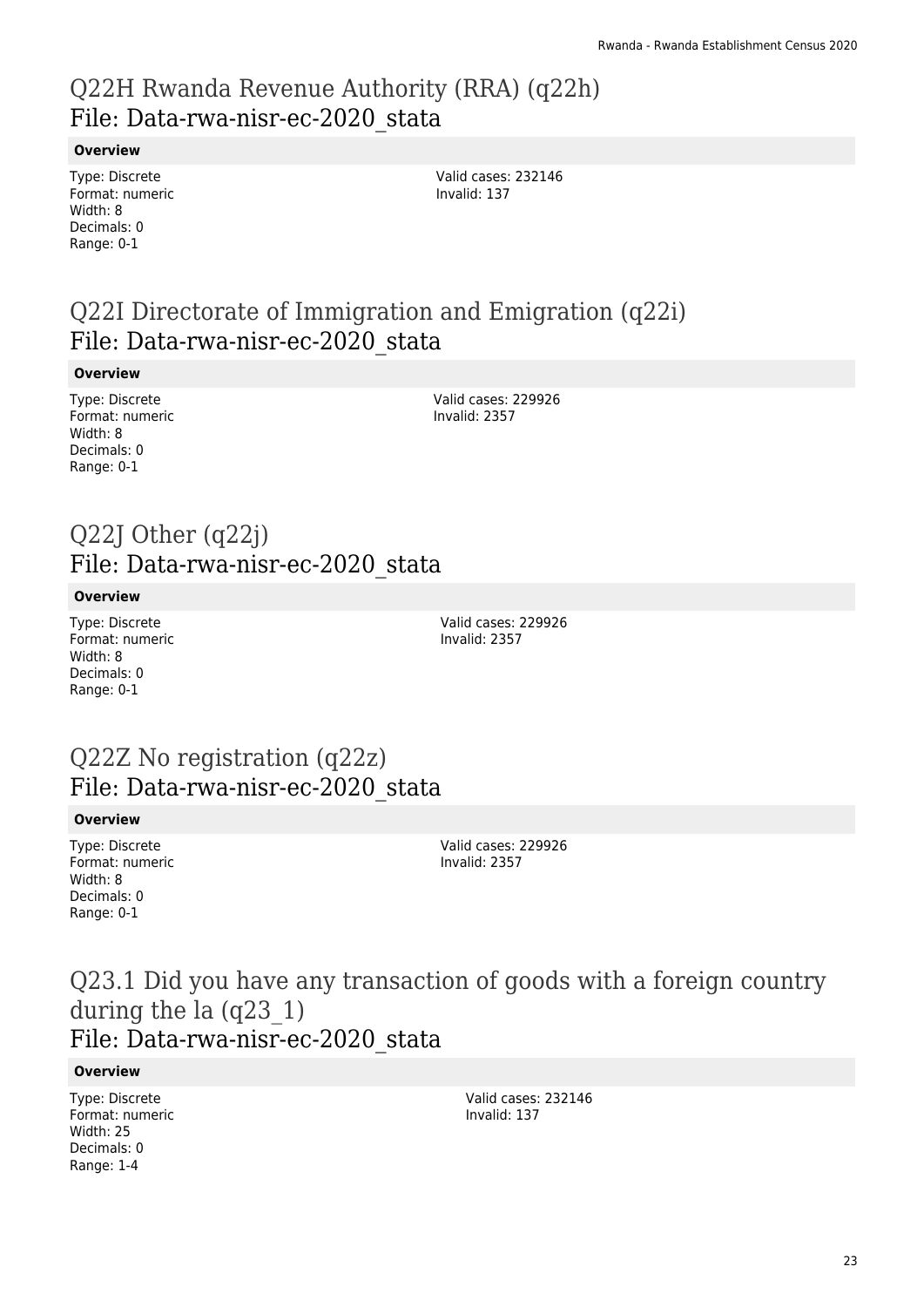### Q23.2 Did you have any transaction of services with a foreign country during the (q23\_2) File: Data-rwa-nisr-ec-2020\_stata

#### **Overview**

Type: Discrete Format: numeric Width: 25 Decimals: 0 Range: 1-4

Valid cases: 232146 Invalid: 137

### Q24. What type of taxes do you pay? (q24) File: Data-rwa-nisr-ec-2020\_stata

#### **Overview**

Type: Discrete Format: character Width: 8

Valid cases: 232272 Invalid: 0

### Q24A Value Added Tax (VAT) (q24a) File: Data-rwa-nisr-ec-2020\_stata

#### **Overview**

Type: Discrete Format: numeric Width: 8 Decimals: 0 Range: 0-1

Valid cases: 232283 Invalid: 0

### Q24B TPR/PAYE (q24b) File: Data-rwa-nisr-ec-2020\_stata

#### **Overview**

Type: Discrete Format: numeric Width: 8 Decimals: 0 Range: 0-1

Valid cases: 232283 Invalid: 0

### Q24C Income tax (q24c) File: Data-rwa-nisr-ec-2020\_stata

#### **Overview**

Type: Discrete Format: numeric Width: 8 Decimals: 0 Range: 0-1

Valid cases: 232283 Invalid: 0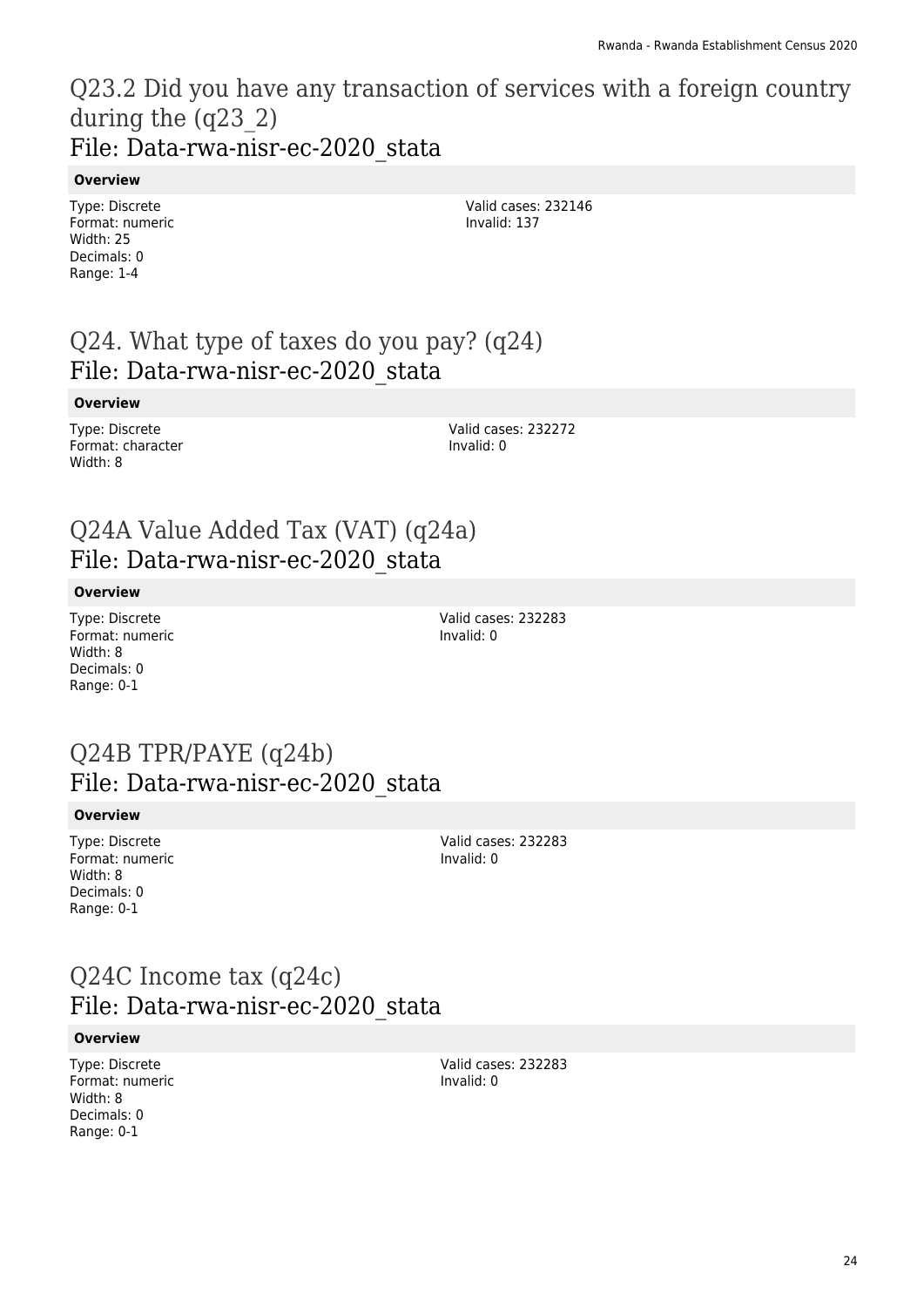# Q24D Excise duties tax (q24d) File: Data-rwa-nisr-ec-2020\_stata

#### **Overview**

Type: Discrete Format: numeric Width: 8 Decimals: 0 Range: 0-1

Valid cases: 232283 Invalid: 0

### Q24E Import duties tax (q24e) File: Data-rwa-nisr-ec-2020\_stata

#### **Overview**

Type: Discrete Format: numeric Width: 8 Decimals: 0 Range: 0-1

Valid cases: 232283 Invalid: 0

### Q24F Trading license tax (q24f) File: Data-rwa-nisr-ec-2020\_stata

#### **Overview**

Type: Discrete Format: numeric Width: 8 Decimals: 0 Range: 0-1

Valid cases: 232283 Invalid: 0

### Q24G Rental income tax (q24g) File: Data-rwa-nisr-ec-2020\_stata

#### **Overview**

Type: Discrete Format: numeric Width: 8 Decimals: 0 Range: 0-1

Valid cases: 232283 Invalid: 0

### Q24H Flat tax (q24h) File: Data-rwa-nisr-ec-2020\_stata

#### **Overview**

Type: Discrete Format: numeric Width: 8 Decimals: 0 Range: 0-1

Valid cases: 232283 Invalid: 0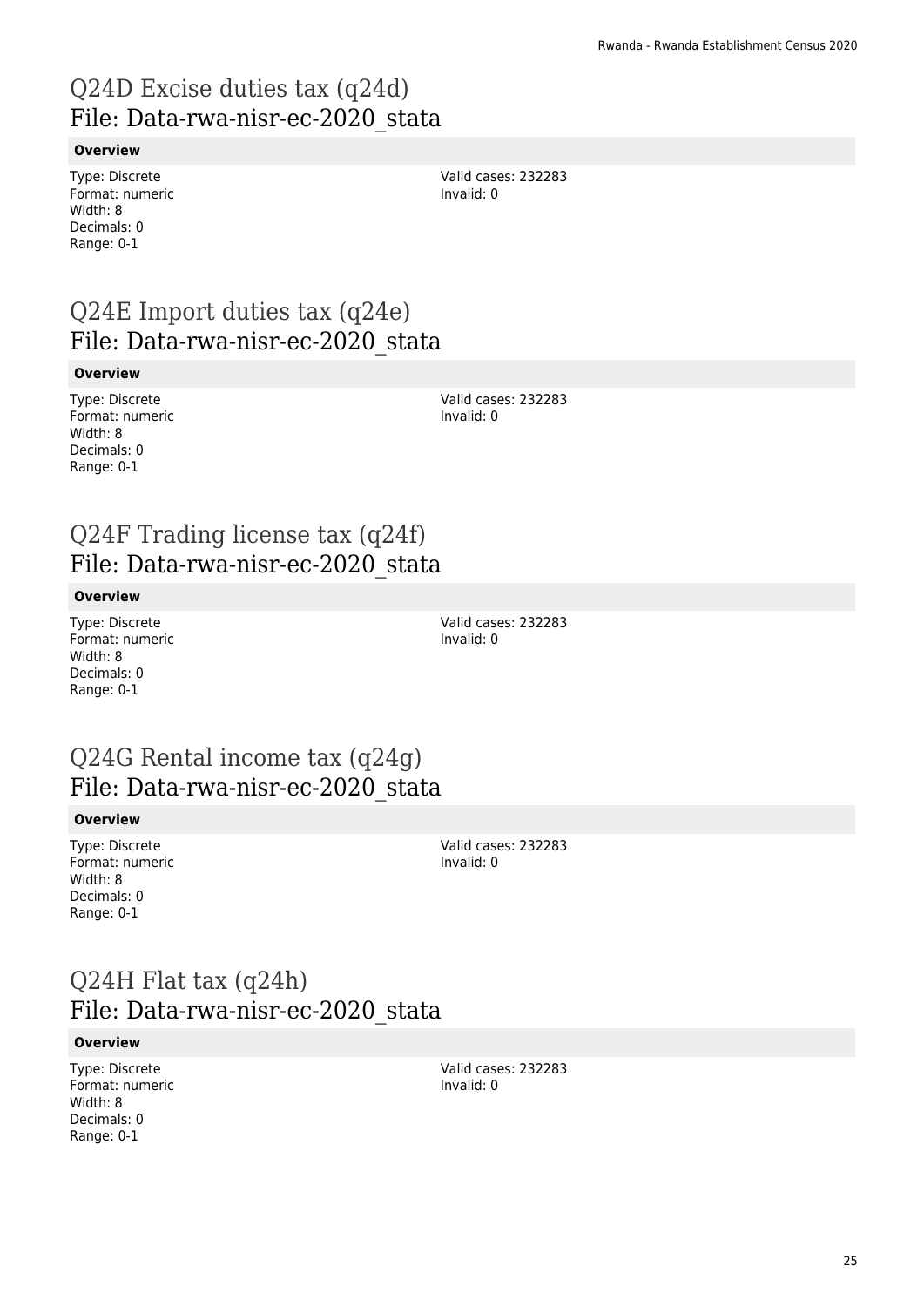# Q24Z No tax (q24z) File: Data-rwa-nisr-ec-2020\_stata

#### **Overview**

Type: Discrete Format: numeric Width: 8 Decimals: 0 Range: 0-1

Valid cases: 232283 Invalid: 0

### Q25. Do you have a tin number (q25) File: Data-rwa-nisr-ec-2020\_stata

#### **Overview**

Type: Discrete Format: numeric Width: 8 Decimals: 0 Range: 1-2

Valid cases: 232146 Invalid: 137

### Sex of owner (Owner\_sex) File: Data-rwa-nisr-ec-2020\_stata

#### **Overview**

Type: Discrete Format: numeric Width: 9 Decimals: 0 Range: 1-2

Valid cases: 206241 Invalid: 26042

### Age of owner (Owner\_age) File: Data-rwa-nisr-ec-2020\_stata

#### **Overview**

Type: Continuous Format: numeric Width: 9 Decimals: 0 Range: 15-999

Valid cases: 206237 Invalid: 26046 Minimum: 15 Maximum: 999 Mean: 42.7 Standard deviation: 80.9

### Formal and Informal enterprises (FI) File: Data-rwa-nisr-ec-2020\_stata

#### **Overview**

Type: Discrete Format: numeric Width: 9 Decimals: 0 Range: 1-2

Valid cases: 220035 Invalid: 12248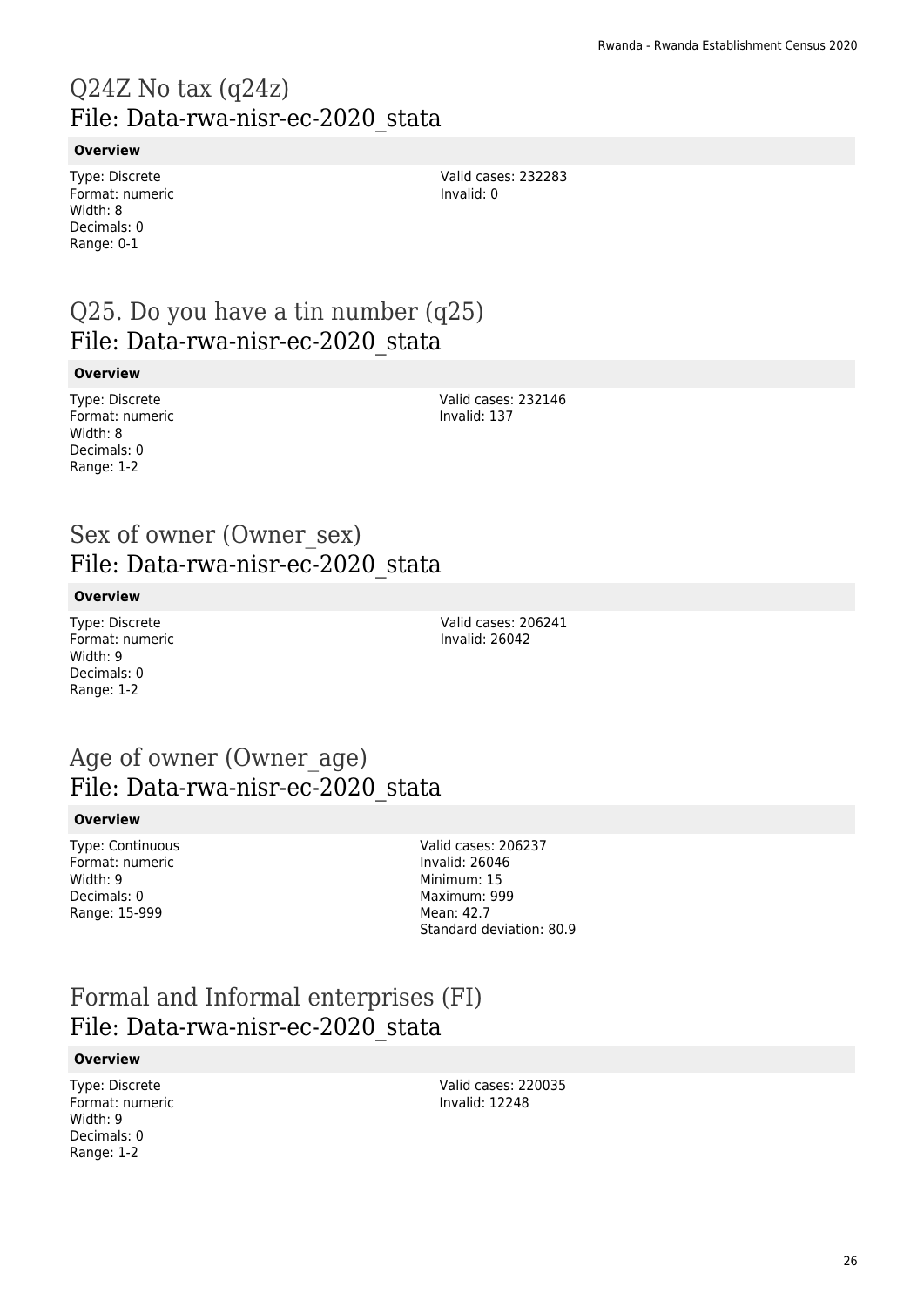### Year of starting intervals (start y) File: Data-rwa-nisr-ec-2020\_stata

#### **Overview**

Type: Discrete Format: numeric Width: 11 Decimals: 0 Range: 1-7

Valid cases: 232283 Invalid: 0

### Enterprise male workers (Male\_worker) File: Data-rwa-nisr-ec-2020\_stata

#### **Overview**

Type: Continuous Format: numeric Width: 12 Decimals: 0 Range: 0-2905

Valid cases: 232283 Invalid: 0 Minimum: 0 Maximum: 2905 Mean: 1.9 Standard deviation: 18

### Enterprise female workers (Female\_worker) File: Data-rwa-nisr-ec-2020\_stata

#### **Overview**

Type: Continuous Format: numeric Width: 12 Decimals: 0 Range: 0-3498

Valid cases: 232283 Invalid: 0 Minimum: 0 Maximum: 3498 Mean: 1.2 Standard deviation: 15.7

### Enterprise total workers (Total\_workers) File: Data-rwa-nisr-ec-2020\_stata

#### **Overview**

Type: Continuous Format: numeric Width: 12 Decimals: 0 Range: 1-4478

Valid cases: 232283 Invalid: 0 Minimum: 1 Maximum: 4478 Mean: 3 Standard deviation: 29.5

### Enterprise foreign male workers (Foreign\_male) File: Data-rwa-nisr-ec-2020\_stata

#### **Overview**

Type: Continuous Format: numeric Width: 12 Decimals: 0 Range: 0-100

Valid cases: 232143 Invalid: 140 Minimum: 0 Maximum: 100 Mean: 0 Standard deviation: 0.5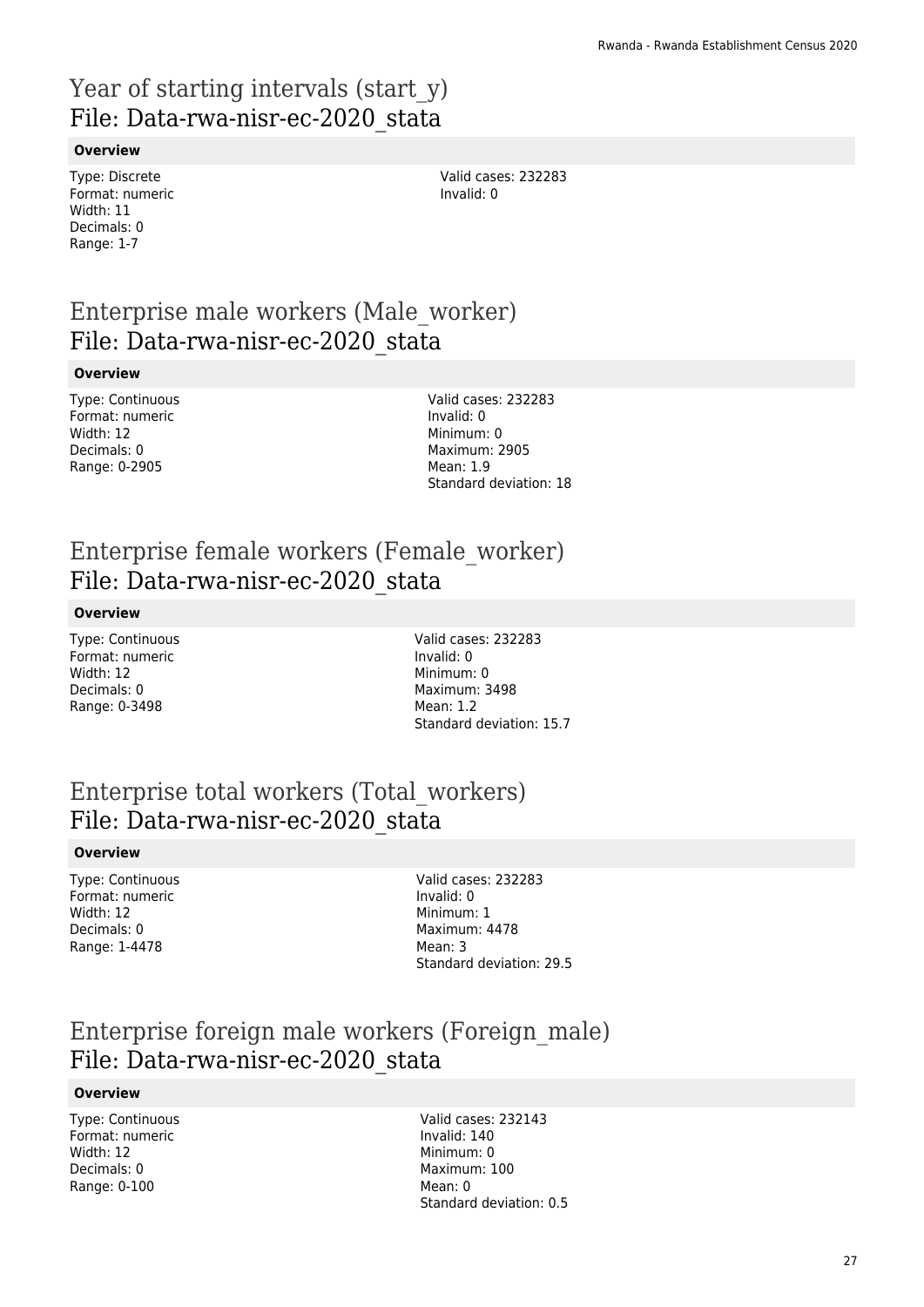### Enterprise Rwandan workers (Rwandan\_workers) File: Data-rwa-nisr-ec-2020\_stata

#### **Overview**

Type: Continuous Format: numeric Width: 12 Decimals: 0 Range: 0-4478

Valid cases: 232283 Invalid: 0 Minimum: 0 Maximum: 4478 Mean: 3 Standard deviation: 29.4

### Enterprise Rwandan male workers (Rwandan\_male) File: Data-rwa-nisr-ec-2020\_stata

#### **Overview**

Type: Continuous Format: numeric Width: 12 Decimals: 0 Range: 0-2904

Valid cases: 232266 Invalid: 17 Minimum: 0 Maximum: 2904 Mean: 1.8 Standard deviation: 17.9

### Enterprise foreigner workers (Foregner\_workers) File: Data-rwa-nisr-ec-2020\_stata

#### **Overview**

Type: Continuous Format: numeric Width: 12 Decimals: 0 Range: 0-113

Valid cases: 232142 Invalid: 141 Minimum: 0 Maximum: 113 Mean: 0 Standard deviation: 0.7

### Enterprise Rwandan female workers (Rwandan\_female) File: Data-rwa-nisr-ec-2020\_stata

#### **Overview**

Type: Continuous Format: numeric Width: 12 Decimals: 0 Range: 0-3498

Valid cases: 232283 Invalid: 0 Minimum: 0 Maximum: 3498 Mean: 1.2 Standard deviation: 15.7

### Enterprise foreign female workers (Foreign\_female) File: Data-rwa-nisr-ec-2020\_stata

#### **Overview**

Type: Continuous Format: numeric Width: 12 Decimals: 0 Range: 0-63

Valid cases: 232149 Invalid: 134 Minimum: 0 Maximum: 63 Mean: 0 Standard deviation: 0.3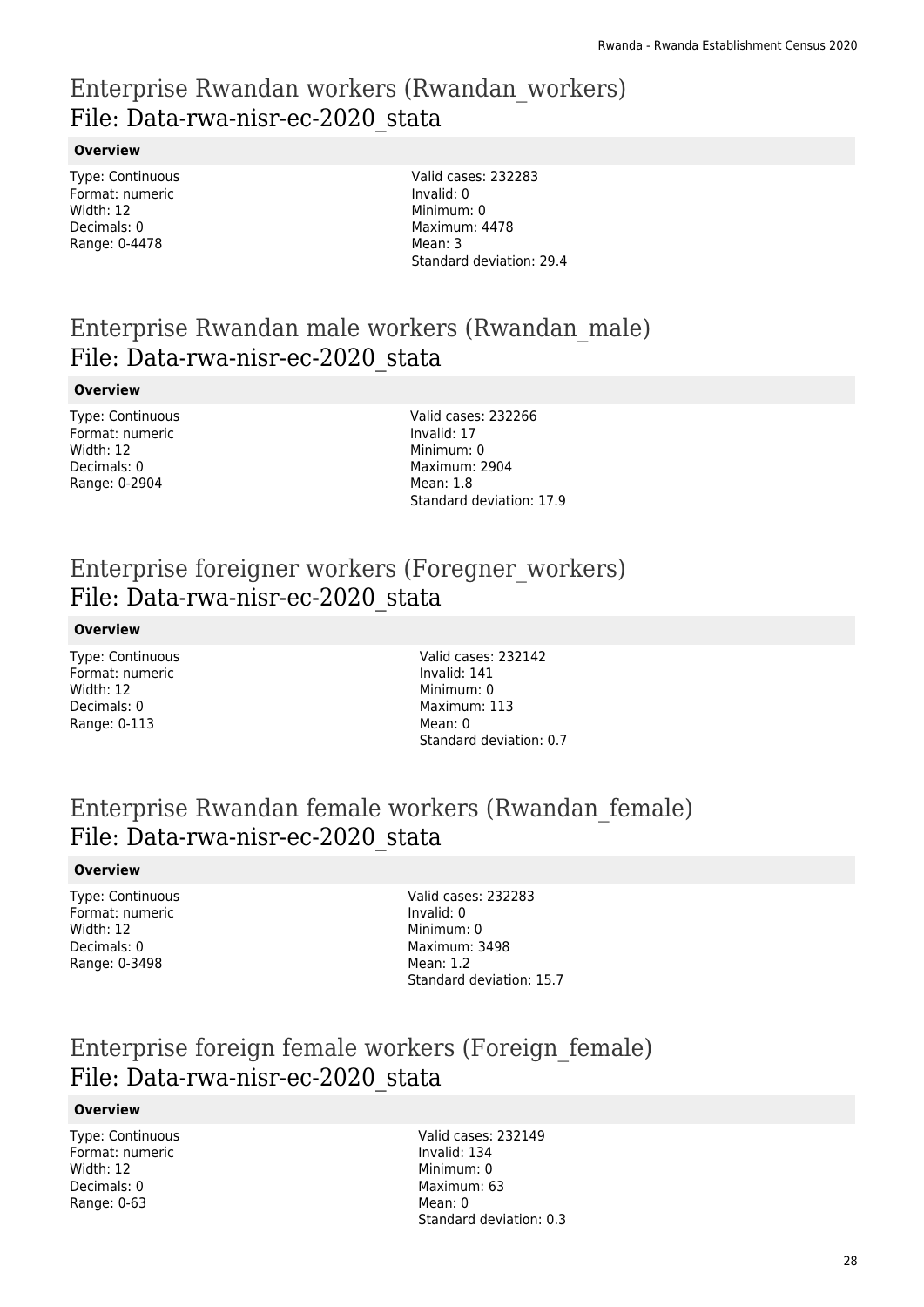# Size based on number of workers at enterprise level (size2) File: Data-rwa-nisr-ec-2020\_stata

**Overview**

Type: Discrete Format: numeric Width: 14 Decimals: 0 Range: 1-4

Valid cases: 232283 Invalid: 0